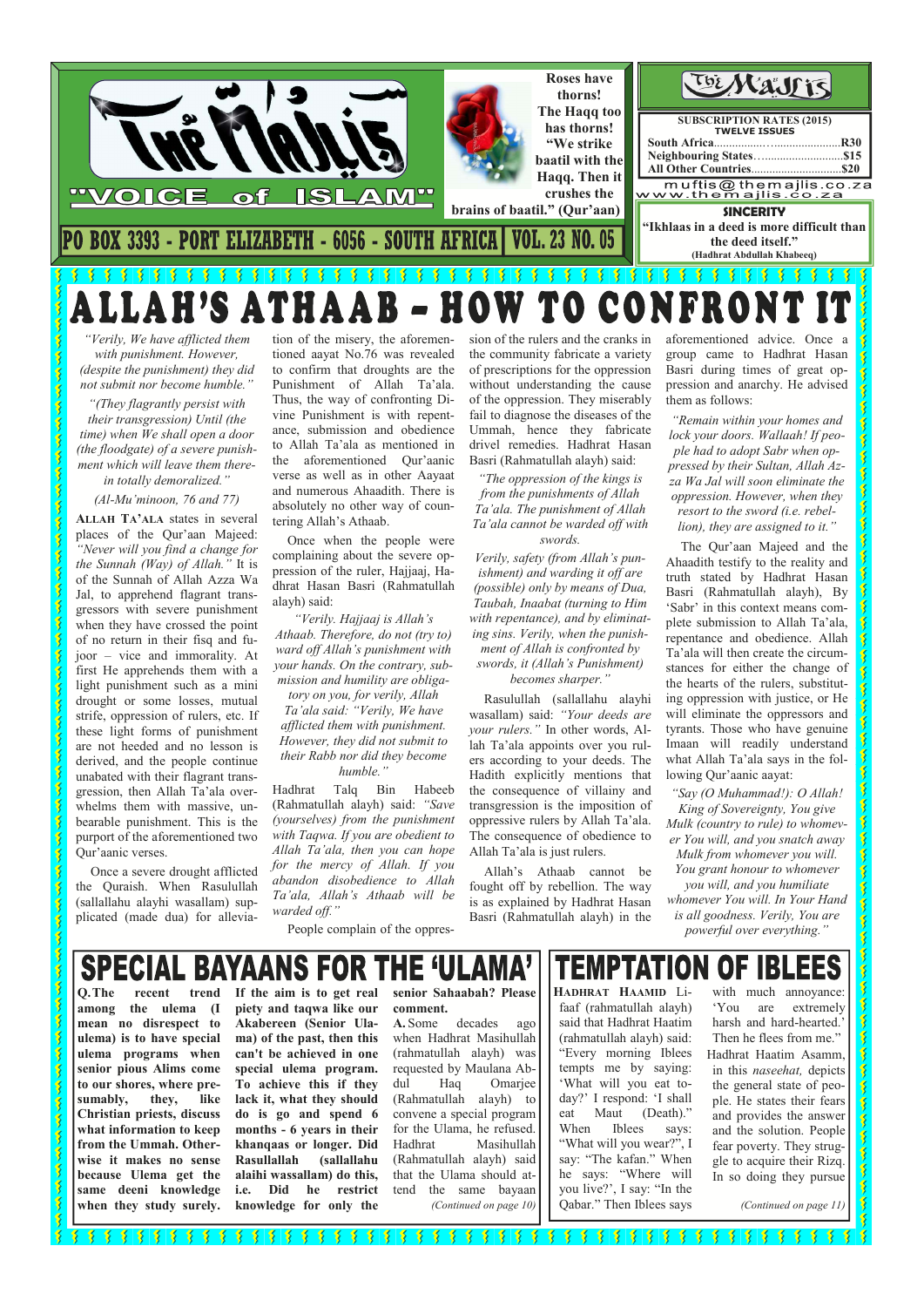### **Questions and** Answers

₹

 $\mathcal{S}$   $\mathcal{S}$   $\mathcal{S}$ 

 $\mathcal{E} \times \mathcal{E} \times \mathcal{E}$ 3

#### **Q. Is Bismillaah an aayat of Surah Faatihah?**

**A.** According to the Shaafi' Mathhab, Bismillaah is an aayat of Surah Faatihah. According to the Hanafi Math-hab, while Bismillaah is an aayat of the Qur'aan Majeed, it is not part of Surah Faatihah.

#### **Q. Is trophy hunting permissible? Is fishing for sport permissible?**

**A.** Hunting/fishing for sport is not permissible. Trophy hunting is not permissible.

**Q. A Molvi says that Rasulullah (sallallahu alayhi wasallam) had ordered a non-Muslim to be tied to the pillar inside the Musjid. Also non-Muslim delegations were allowed in the Musjid. On this basis it is permissible to allow non-Muslims inside the Musjid. What is the answer for this?** 

**A.** The molvi is a moron. The answer is that we are not Mujtahideen. Deducting masaa-il from the Qur'aan and Hadith is the *wazeefah* (function) of the Mujtahideen. For a mas'alah we have to refer to the Kutub of the Fuqaha. Now check Beheshti Zewer, all the Fataawa Kutub and all the Kutub of the Fuqaha, and you will find that it is not permissible for even a Muslim male to enter the Musjid without wudhu. The illustrious Aimmah-e-Mujtahideen and the innumerable Fuqaha of all ages were more aware and had greater understanding of these Ahaadith than all the moron molvis and maajin muftis put together. Their arguments are stupid flotsam devoid of any Shar'i merit and substance.

**Q. In these so-called Islamic schools, the pupils sit with their backs towards the Qur'aan Shareef. They sit in rows of desks one behind the other. What is the ruling?** 

they are able to tolerate the disrespect shown to the Qur'aan. Sitting in this manner with the backs to the Qur'aan is haraam.

**Q. A kuffaar court in U.K. has annulled the marriage of a Muslim. The wife had applied for annulment. After the divorce was granted, a Muslim married this woman. A Maulana had arranged the nikah. Now after a few months this new husband discovered that neither did the woman's former husband issue Talaaq nor did any Ulama body**  **annul the nikah. The Maulana who had arranged the marriage insists that the nikah is valid. What should this man/husband do?** 

**A.** The person to whom you refer to as the 'former' husband, is not the 'former' husband. He is the current husband. His nikah remains valid. The annulment by a kuffaar court has no validity in the Shariah. If what you say is correct, then the nikah subsequently performed by the moron maulana who accepted the kuffaar court's 'annulment' as valid in the Shariah, is not valid. The man and the woman are living in the state of zina.

**A.** These schools are not 'Islamic'. They are shaitaani schools, hence **William Shakespeare play the** 

 As long as the husband has not issued Talaaq nor has a body of Ulama annulled the marriage, her Nikah with her husband remains intact.

#### **Q. I am a student at a Darul Uloom. What do you advise regarding listening to Islahi jalsah programmes and other kinds of jalsah programmes usually organized by Madrasahs?**

**A.** The time that is wasted listening to these insincere, worldlynafsaani-motivated and hollow proceedings of jalsahs and islahi jalsahs should be devoted to mutaala-ah of the kutub or to reading stories of the Auliya or to Tilaawat or to some other constructive work. Don't waste time with these bid'ah jalsah issues.

#### **Q. I wish to contribute for the Syrian and Palestinian refugees. Which organizations does** *The Majlis* **recommend?**

**A.** Do not entrust Sadqah to modernist organizations. If you wish to contribute for Syria, etc. send your contribution to Al-Imdaad Foundation. The modernist organizations should not be trusted. Much abuse and embezzlement take place, especially by those who collect funds in the name of Palestine.

**Q. A Muslim school hosted a** 

# **L-CYSTENE**

**Islamic way. Is such a play permissible?** 

**A.** Devils are in control of these so -called 'muslim' schools which in reality are kuffaar schools. All of these 'muslim' schools with their molvi staffs are agents of Iblees. This should explain the Jahannam category of the kufr play which is stupidly called the 'islamic' way. It is in fact the way of Iblees under whose spell operate these evil schools.

**Q. Is a monarchy permissible in Islam?** 

**A.** Yes, monarchies are permissible. Some Ambiya (alayhimus salaam) were kings as well. Allah Ta'ala had established also the system of monarchy. A monarchy is permissible as long as the king rules according to the Shariah. The determinant is the Shariah. The ruler will be legitimate and valid in terms of the Shariah if he governs in accordance with the Law of Allah Ta'ala.

**Q. A person has embraced Islam. Are the daily Salaat compulsory on him immediately? How does he perform Salaat? He has just accepted Islam. It will take some time for him to memorize some qiraat, Tashahhud, etc.** 

**A.** The five daily Salaat become obligatory on a person the very day he embraces Islam. Even if he is unable to recite the Qur'aan, and the other requisites of the Salaat, he still has to perform Salaat. It will take only a few minutes to explain to him the different postures of Salaat. In every posture he should recite only 'Subhaanallaah' a few times. It is not a problem for him to say 'Allaahu Akbar'. When changing positions he should say 'Allaahu Akbar', and in each position recite either 'Subhaanallaah' a few times, or recite just: *Bismillaahir Rahmaanir Raheem* three times. **Q. If I am without wudhu and I want to pick up the Qur'aan, will it be permissible to hold it with gloves I am wearing or with part of a flowing garment on me?** 

**A.** It is not permissible for one without wudhu to pick up the

Qur'aan Majeed with gloves or with any part of a garment which is on his body. He should take a towel or a cloth, etc. with which to hold the Qur'aan. It may be touched with a cloth, etc. which is not on the body.

**Q. Is it permissible to practise yoga as a physical exercise? The instructor when beginning fold his hands and says , 'namaste'.** 

**A.** It is haraam to practise yoga even as an exercise. Saying 'namaste' is not permissible.

**Q. Since I have learnt that the commentary of Yusuf Ali is defective, I no longer study it. What should be done with the copy I have?** 

**A.** Unauthentic copies of translations of the Qur'aan should be wrapped in cloth and buried.

**Q. Should one read the books of the poet, Iqbal?** 

**A.** Abstain from reading the works of Iqbal. He was a deviate.

**Q. When performing Fajr Salaat alone, is it incumbent to recite aloud?** 

**A.** When performing Fajr, Maghrib and Isha' Salaat alone, it is permissible to recite silently. Reciting audibly is not compulsory when performing alone. **Q. In jail here in the U.S., prisoners are given a gift bag on Christmas day. The bag contains edibles, toiletries and other useful items which are much needed by inmates. Is it permissible to accept the gift bag? A.** It is permissible to accept the gift bag. The halaal items in the holiday gift bag may be taken and used.

くら くら くら くら くら くら くら くら くら くら くら くら

**Q. Is Fataawa Rahimiyyah a** 

3 3 3 3 3 3 3 3 3 3 3 3 8 8 8 8 8 8 8 8 8 8 8 8 8 8  $\sum_{i=1}^{n}$  $\mathcal{L}_{\mathcal{L}}$  $\left\{ \right\}$ ş. ₹

**Q. Are products containing L-Cystene halaal? The primary source of this chemical substance used to be human hair. However, nowadays the bulk of L-Cystene is acquired from feathers. A Mufti says that as long as the ingredient is not from pigs or humans the products are halaal because the hair and feathers of all animals besides pigs are taahir (pure/ clean).** 

**A.** What need did this Mufti Sahib discern in extracting a far-fetched interpretation to halaalize the harmful junk processed 'food' products of the kuffaar? It appears that the function of Ifta is not being understood. Furthermore, when human hair is still used widely, how can a genuine Mufti even venture to proclaim these products halaal? Just what need is there for this nonsensical 'fatwa'?

 If a wolf or a lion or a donkey is Islamically slaughtered with Tasmiah as well, then despite the meat being taahir, it remains haraam to consume. The same applies to many taahir things. Sand is taahir, glass is taahir, paper is taahir, but eating these substances is not permissible. Crabs, prawns, ants, insects, etc. are taahir, but consuming them is haraam.

 It is not permissible to eat feathers despite their *tahaarat*. Products with L-Cystene are not permissible.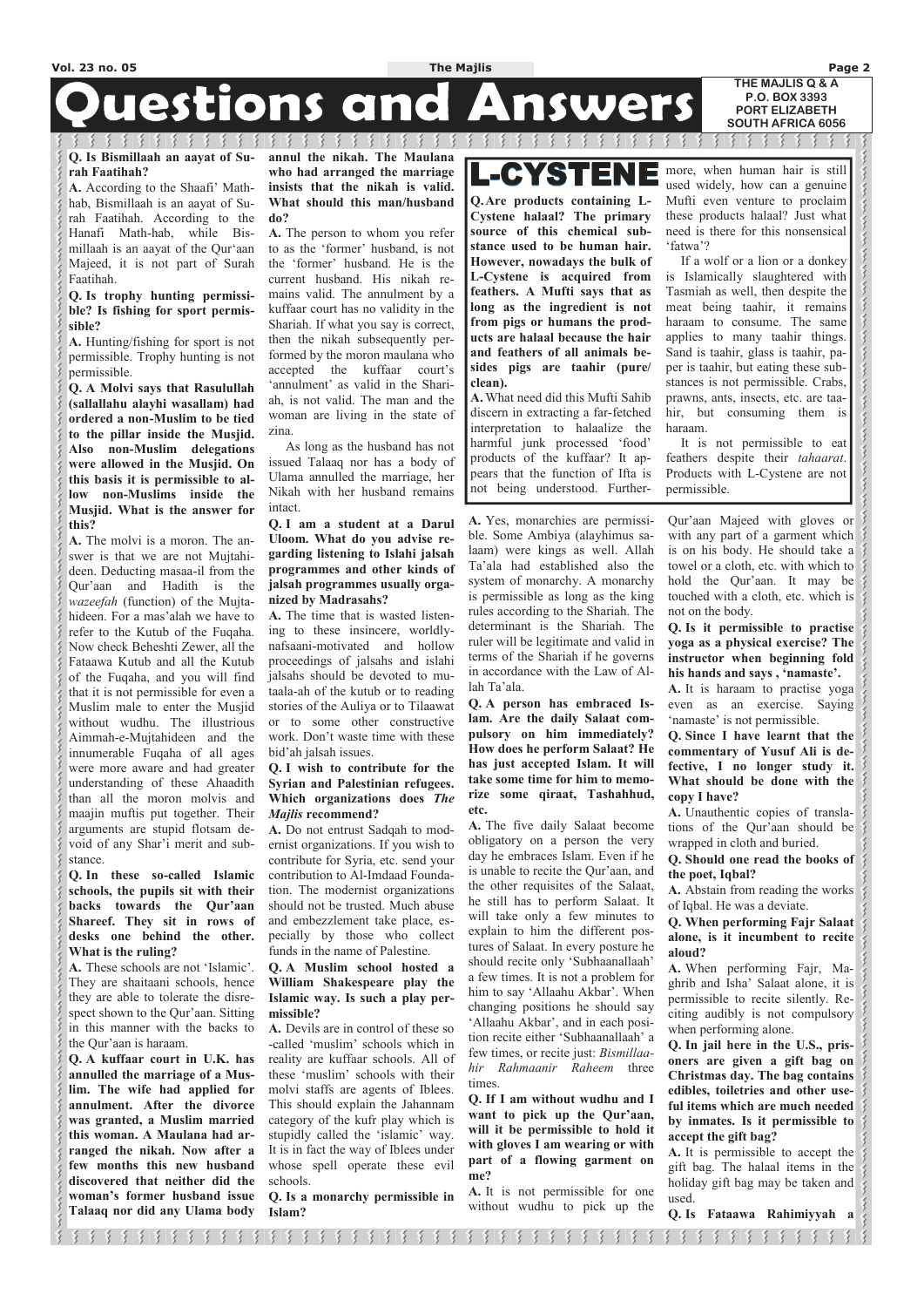# **Questions and Answers**

#### **good book for a layman?**

**A.** Fataawa Rahimiyyah is a good kitaab. There are a couple of issues which are incorrect. However, on the whole it is an excellent kitaab. The view on Jumuah Salaat in prison, the ruling on shrimps/ prawns, and the view on copyright stated in this kitaab are incorrect.

#### **Q. Why is Mina regarded as a 'choke' point?**

**A.** Mina is not a 'choke point'. However, it has been made into a 'choke point' by the evil of the Saudi regime and the evil and ignorance of the people. We have written several articles on the calamities in recent days.

#### **Q. The organization in our country which certifies meats says that stunned animals are halaal. Is this correct?**

**A.** Stunning is haraam. Animals which are stunned should not be consumed. The 'halaal' organizations are haraam organizations which halaalize haraam for the sake of the money. Never trust them. **Q. Someone owes me a substantial sum of money. Could I write it off as my Zakaat payment?** 

**A.** It is not permissible to regard a loan as a Zakaat payment. When the loan is repaid, then Zakaat will have to be paid on the loan for the past years as well.

#### **Q. Must Zakaat be paid on bad loans?**

**A.** Zakaat is payable on loans only when the loan is repaid. Then Zakaat of the past years has to be paid on the amount received. As long as the loan has not been repaid, Zakaat will not be Waajib.

**Q. On what value of stock-intrade does Zakaat have to be paid? What value should be given to dead stock?** 

**A.** Zakaat has to be paid on the current wholesale price of the stock. If some stock is dead, its value may be reduced for Zakaat purposes.

**Q. A friend wanted a loan to pay his debts. I gave him the money with the intention of Zakaat, but I did not inform him. He now wants to repay the loan. What should I do? A.** Since the niyyat of Zakaat was made at the time of giving the money to the person, it may now not be repossessed. You should simply tell the person that at the time you gave the money you had intended it to be a gift, hence you cannot now take it back. If the person insists on returning it, then you should say that: 'I am accepting the money as a gift from you." The

money is the property of the one to whom it was initially given with the intention of Zakaat.

**Q. I was extremely angry with my father and took an oath that when he dies I will not attend his Janaazah. I regret having taken this oath. What am I now supposed to do?** 

**A.** You acted like a shaitaan by taking the haraam oath. When your father dies, then participate in the Janaazah, and pay the Kaffaarah of the violated oath. Right now you should repent and recite Istighfaar for your shaitaaniyat. If your father is aware of your shaitaaniyat, go up to him and profusely seek forgiveness from him. Paying the penalty for the violated oath is not sufficient. Furthermore, the Kaffaarah can be paid only on the death of your father, not now.

**Q. In your reply to my question you had said that the Ulama should not perform the Nikah of those who are clean shaven. Such a stance will create a huge problem because most Muslims in this age shave their beards. What then is the solution?** 

**A.** Your conclusion is erroneous. If all the Ulama adopt this strict stance, the people will then understand the gravity of their sin of shaving their beards. They will then start keeping beards.

 Secondly, the presence of an Aalim is not necessary for a Nikah. Any non-Aalim could perform the Nikah.

 Thirdly, in practical life, your fear will never materialize because most of the imaams at the Musjids are mercenaries, and they are fully under the control of the fussaaq trustees. These imams will not disobey their fussaaq employers.

 Fourthly, Rasulullah (sallallahu alayhi wasallam) had refused to lead the Janazah Salaat of a debtor. Whilst he refused to personally perform the Janaazah Salaat, he allowed another Sahaabi to lead the Salaat. Similarly, an Aalim-e-Haqq who happens to be in control of a Musjid, should not perform the Nikah of a faasiq. However, he should quietly instruct an *aami* (a layman) to perform the Nikah. Fifthly, the Aalim could extract from the beardless faasiq a pledge that he will start keeping a beard. If he gives this pledge, the Aalim will perform the Nikah. This was the course of action adopted by Hadhrat Maulana Yusuf Binnoori (rahmatullah alayh).

# **FEMALES AND UNIVERSITY BROTHELS**

**Q. My brother-in-law went to the Midrand Turkish mosque**  **for Isha' Salaat. As the Jamaat was over, he performed his Salaat alone. While in Salaat a woman wearing a short skirt passed by him in front. Inside the mosque he found a couple holding each other. He became upset and told the man to get out of the mosque. He now says that this place in Midrand is not a mosque. It is a museum. Is his claim correct?** 

**A.** Your brother-in-law is 100% correct in his understanding. However, the place is an evil place. It is not a Musjid. Muslims should not perform Salaat in a place which has been established to destroy the Deen.

**Q. Someone is writing an exam on Friday during Jumuah time. Will it be permissible for him to miss Jumuah Salaat. He spoke to the department to allow him to write the paper earlier, but they refused. He says that if he fails this paper, the course has to be repeated. One Aalim told him that it is not permissible to miss Jumuah Salaat for the sake of the exam. However, a Mufti advised him to miss Jumuah, write the exam, and perform Zuhr afterwards. Was this Mufti's fatwa correct? A.** This 'mufti' is a moron. He is a jaahil devouring the carrion of the dunya, hence he paved the path of Jahannam for the person. It is ab-

solutely haraam to forgo Jumuah Salaat for the sake of scrap secular education. Allah Ta'ala has created us on earth precisely to weather the little storms in the conflict between truth and falsehood. This dunya is the arena for the conflict between Haqq and baatil, vice and virtue. Life on earth will pass in constant conflict. The Muslim is required to prepare, develop and perfect his Aakhirat. He has not been sent here to accomplish worldly perfection. The fact that the student sought a fatwa for a glaringly haraam act, testifies to the extreme deficiency of his Imaan, and the copro-fatwa of the *mufti maajin* testifies to his gross *jahaalat* and corrupt Imaan.

#### **Q. Are sea eggs halaal?**

**A.** All sea eggs are not halaal. Only fish eggs are halaal.

**Q. Can the bride and bride-**

こく くら くら くら くら くら くら くら くら くら くら くら

くらくらくらくらくらくらくらく

くらくらくらくらくらく

**groom exchange rings on the day of Nikah?** 

**A.** Exchanging rings on the Nikah day is not an Islamic practice. It is a non-Muslim practice, hence they should not emulate the kuffaar. The husband may give his wife a ring on any day, not on her wedding day. The wife should not give her husband a ring. We are Muslims, and we should not imitate the kuffaar.

**Q. My grandmother did not pay Zakaat on her gold jewellery for 35 years. What should she now** 

|| 8 8 8 8 8 8 8 8 8 8 8  $\left\{ \right\}$ うちうろうちうろうろ 3

**Q. Some people who are in favour of Muslim girls attending university argue: 'Would you like your wife to be examined by kuffaar male doctors? There have to be female Muslim doctors to attend to Muslim females." What is the response for this?** 

**A.** The question should be asked: 'Would you like your daughter to be in constant zina and associating with fussaaq, fujjaar and kuffaar on a daily basis at university?" Intelligence and a Mu'min's honour can tolerate that his wife occasionally acquires the services of a non-Muslim *female* doctor. There are numerous non-Muslim female doctors available, and in the unlikely absence of a female doctor, a Muslim male doctor, and in the unlikely event of there being no Muslim male doctor, then a kaafir male doctor will be permissible. While this occasional

visit to the doctor by a wife together with her husband is tolerable, the Mu'min's Imaani honour cannot tolerate that his daughter passes several years of her life in zina, fisq, fujoor and immorality on a daily basis at a university. In fact, in addition to destroying her morality, hayaa and chastity in the company of fussaaq, fujjaar and kuffaar, she even stands to lose her Imaan.

 The occasional, and in most cases, the seldom, visit of the wife to the non-Muslim doctor is tolerable, but not the daily pillage and plunder of one's daughter's modesty and chastity in the educational brothels and vice dens known as 'universities'.

 The arguments in favour of sending females to university are absolutely baseless and in total conflict with the Shariah. Such putrid arguments are inspirations and deceptions of Iblees.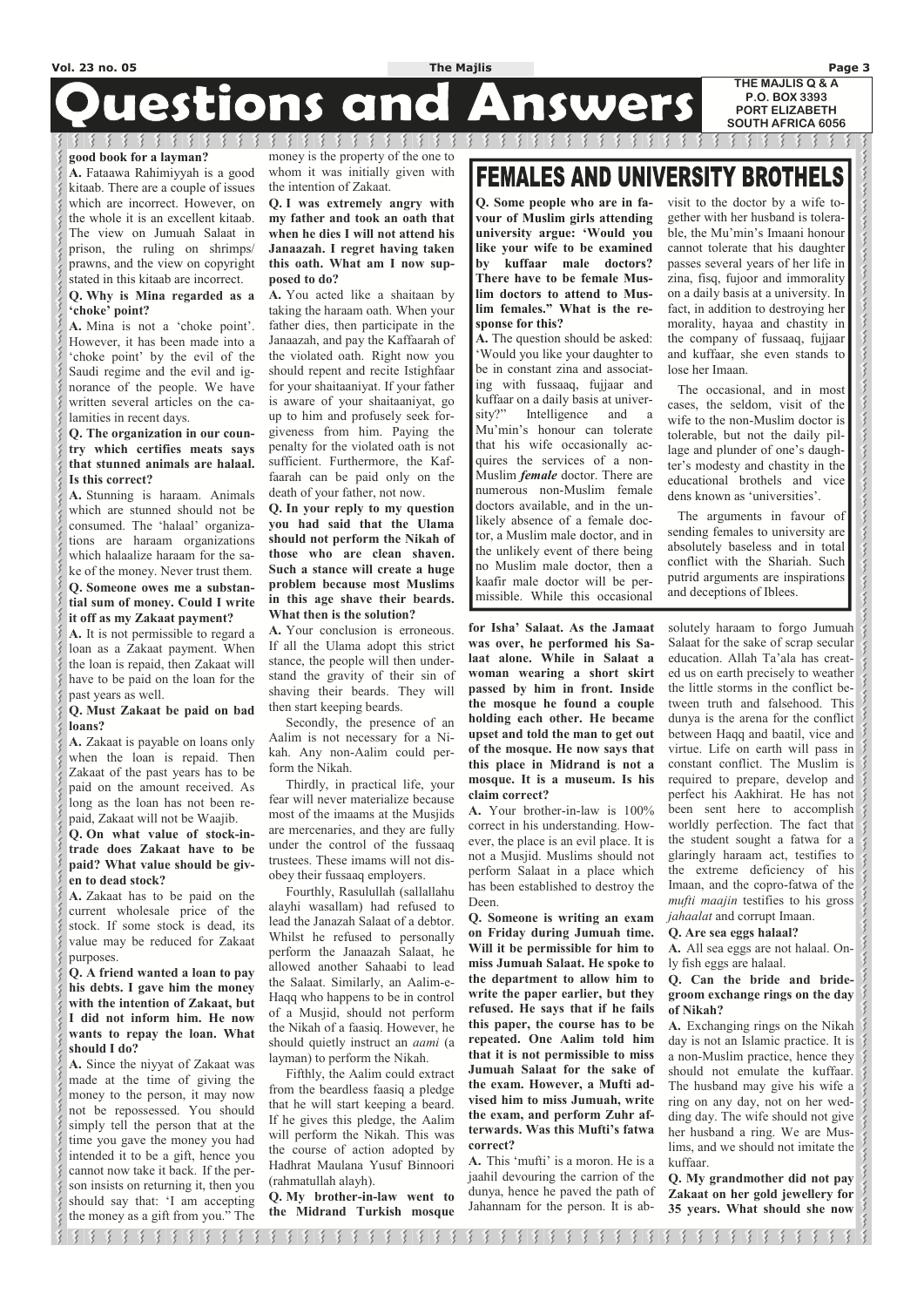# **Questions and Answers**

 $\mathcal{R}$  and  $\mathcal{R}$ 

#### **do?**

**A.** Your grandmother is still liable for the Zakaat of 35 years. There is no escape from this obligation.

**Q. Money and gold were received from inheritance only 15 years after the passing away of our father. What is the law regarding Zakaat for the past 15 years?** 

**A.** Zakaat on inherited money is paid only after you have taken possession if it. There is no Zakaat payable before distribution of the inheritance.

**Q. Here in Pakistan, some Deobandi Ulama have initiated a death anniversary day called,** *Yaum-e-Shahadat-e-Uthmaan (Radhi Allahu anhu)***. The anniversary is to commemorate the day Hadhrat Uthaam (radhiyallahu anhu) was assassinated. Is there a basis in Islam for such anniversaries?** 

**A.** There is no basis in Islam for the fabrication of anniversaries. This is a new bid'ah which is of the ways of the people of bid'ah and deviation. People who innovate unfounded practices should not be called Deobandis. They are Bid'atis.

**Q. You are already aware about the global suffering of the Muslim community. The situation is not different over here in India. Lately some of the Ulema as well as a well-known person are urging Muslims to stop labelling themselves either Deobandi/ Barelvi/Ahle Hadees, and to come on a single platform so as to become a single Ummah. This is surely affecting common Muslims who are unaware/ignorant about teaching of Islam. I would like to ask whether this statement of Ulema/well known person is correct? Or whether this labelling of 'I am Deobandi; You are Barelvi' is ok.** 

**A.** The Ulama in India and the well-known person are off the mark. They do not understand the diseases of the Ummah, hence they offer misguided prescriptions. We do not even say: 'I am a Hanafi'. We don't say: 'I am a Deobandi'. However, when there is a need to clarify an issue and it becomes necessary to mention these designations, then there is nothing wrong in stating them. It is not possible to come on to a single platform with Bareilwis, for example, because they believe that all Deobandis are kaafir. The Ulama have failed to understand that the problems of Muslims and

the dangers which are hovering over us are signs of Allah's impending Athaab for the gross and flagrant transgressions of the Ummah. Since Muslims have completely accepted the western kuffaar as their leaders, Allah Ta'ala has made them our rulers. The Ulama should actively and emphatically propagate and practise the Sunnah. Adherence to the Deen correctly is the cure and the solution, not forming alliances with the people of baatil and bid'ah.

#### **Q. You say that it is forbidden for women to wear artificial rings. What are the Hadith sources for claiming this?**

**A.** We provide information for the guidance of Muslims who have confidence in us. We state the laws of the Shariah, not the sources or basis on which the laws were structured.

**Q.** *The Majlis* **says that hunting and fishing for sport are haraam. Another Mufti says that it is 'undesirable', not haraam. What is his reason for saying that it is undesirable?** 

**A.** You have to ask the Mufti Sahib for his reason. We do not represent him. We say that fishing and hunting for sport are haraam

**Q. The man who slaughters our chickens eats haraam, watches television and even believes many haraam things are halaal. Is it permissible to consume the chickens he slaughters?** 

**A.** It is not permissible to eat chickens slaughtered by the type of person described by you. If he himself eats haraam, then he cannot be trusted in any way.

**Q. A brother went missing. After a few weeks his body was found in a mortuary. The body was giving off a bad odour. The body was handed over in a sealed plastic bag. The mayyit was buried without ghusl and Janaazah Salaat. Was this proper?** 

**A.** Most certainly it was not prop-

er. If it was possible to open the sealed bag, then it was incumbent to pour water over the mayyit even if touching him was not feasible. Water had to be poured from head to feet on the entire body.

 If opening the bag was not possible, then Tayammum had to be effected. Tayammum is effected with two movements. With one movement of the hands the face has to be rubbed. With the second movement, the two hands as far as the arms have to be rubbed. If the bag could not be opened, then these movements should have been effected on top of the bag on the face and on the sides where the

arms are.

**Q. If the feet are lifted off the ground during Sajdah, will the** 

**Salaat be valid?** 

**A.** If both feet are lifted off the ground in Sajdah for the duration of three Tasbeehs, then the Salaat is invalid. If only one foot is lifted, the Salaat will remain valid, but

Makrooh.

**Q. Some people were performing Salaat in jamaat. The Imaam and the muqtadis were facing the wrong direction. What should a bystander do to alert** 

**the Imaam?** 

**A.** A person who is not in the congregation should turn the Imaam towards the right Qiblah direction. The musallis should follow suit. **Q. If there is a large gap in front of me in the Saff. Should I step** 

**forward to occupy the gap?** 

**A.** Yes, you should step forward to

fill the gap.

**Q. Is it permissible to miss Jumuah Salaat to write exams? A.** It will never be permissible to miss Jumuah Salaat for writing exams. Confound the kufr exams. This is Allah's Law which may not

be trifled with.

**Q. Please comment on the current heatwave and drought in large areas of South Africa.** 

**A.** There is no drought in South Africa at this time. Claims of drought are the hallucinations of stupid people. Heat-waves and droughts are undoubtedly the consequences of our flagrant transgressions. You are aware of the condition of the Muslim masses and of even the Ulama. Greater punishments are still in store for Muslims who refuse to understand and abandon their life of evil, im-

morality, bid'ah and even kufr.

 The advice of the Qur'aan and Rasulullah (sallallahu alayhi wasallam) is clear in such situations. The prescription is only Istighfaar. Dua and to abandon disobedience. But the people are not prepared to accept this prescription, hence the punishment is set to only increase. The heatwave is merely a sign of impending Athaab. It is a mild warning to reform.

**Q. What is Laylatun Noor? We have never heard of this practice in all the decades of our life. Is there any basis in the Sunnah for Laylatun Noor which is becoming an annual practice?** 

**A.** Laylatun Noor is another confounded bid'ah of those pursuing nafsaani objectives. It is not permissible to participate in this new bid'ah which the miscreants have innovated. With new innovations they seek to promote their image to gain a greater following. A large following is a lucrative way of monetary gain, and for the acquisition of donations for pet projects.

**Q. To alert the Imaam of an error in Salaat some people say:**  *'Allaahu Akbar!'.* **Others say:**  *'Subhaanallaah!'* **Which is correct? A.** To alert the Imaam of his error, the musallis should exclaim: 'Subhaanallaah'.

**Q. Is it bid'ah to state the niyyat for Salaat verbally?** 

**A.** It is permissible to state the niyyat verbally. It is not bid'ah.

**Q. The heirs of a deceased have asked me to collect and distribute the rental of the buildings in his estate. However, the will is un-Islamic. Is it permissible?** 

**A.** Only if you are allowed by the heirs to distribute the rental in

ちちちちちちちちちちち うちうちちちちちちち 8 8 8 8 8 8 8 8 8 8 8 8  $\left\{ \right\}$  $\left\{ \right\}$ -31 -31

**Q. According to the Jamiatul Ulama KZN, it is permissible for women to apply nail polish. They state permissibility despite conceding that wudhu is not valid with nail polish applied. Please comment.** 

**A.** Brother, the Natal Jamiat has joined the ranks of the juhala, modernists, deviates and fussaaq. The current chaps at the Jamiat's office are modernist youngsters lacking in proper Deeni knowledge. They have no *munaasabat (compatibility)* with Ilm -e-Deen, and they are completely bereft of Taqwa which is a vital

attribute for a Mufti. They have joined the ranks of the modernist NNB Jamiat of Fordsburg, the Qabar Pujaaris of Durban and the Zindeeq carrion halaalizers of the MJC who lack expertise in even the rudiments of Istinja.

 $\bullet$ 

 These fellows who are experts in carrion halaalizing do not use water to purify themselves after discarding their loads of najaasat. Dump their corrupt 'fatwas' in the sewerage drain. **Nail polish is haraam at all times.** The Jamiat has been renamed, Jamiatul Juhala.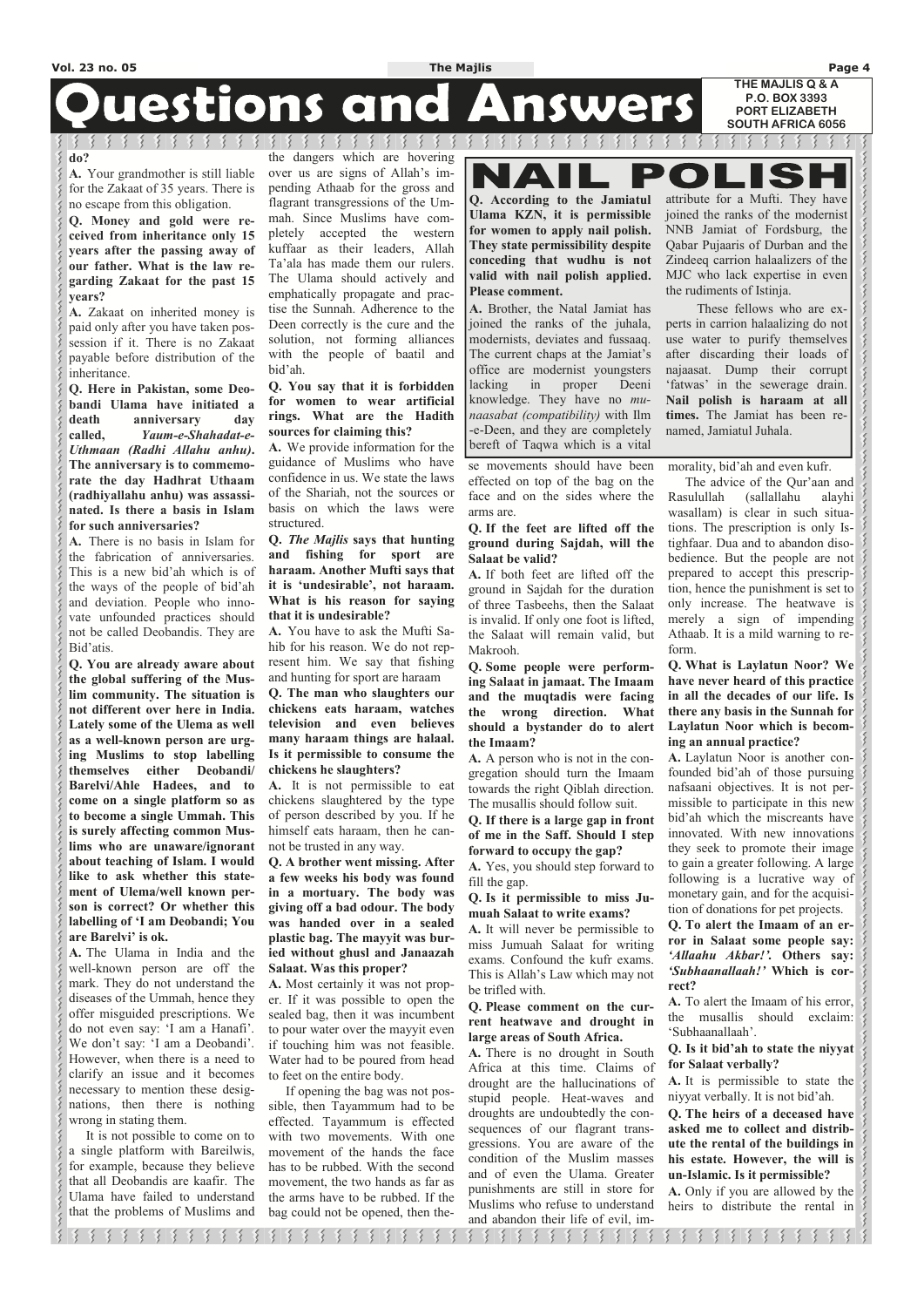# Questions and Answers

terms of the Shariah, should you agree to handle their affairs.

3333333

**Q. The deceased left a will which is in total conflict with the Shariah. What is the Shariah's view in this matter? What is the position of the children who refuse to rectify the distribution of the assets?** 

**A.** A person who leaves a will in conflict with the Shariah, will be encased in a steel coffin and flung into Jahannam, This is Allah's Law. The Shariah states that he will suffer great torment in the grave and in the Aakhirah. Those of the heirs who refuse to rectify the grave error committed by the deceased will also be punished equally. They will be displaying absolutely no sympathy for their marhoom father, and no concern for his plight in the Qabar and in the Aakhirat. They will follow suit into Jahannam.

#### **Q. Is it necessary to bury the bones of an Aqeeqah animal?**

**A.** It is not necessary to bury the bones of the Aqeeqah animal.

**Q. Is it permissible to put in the toilet a bottle of air freshener on which is written the Arabic script?** 

**A** It is not permissible to put a bottle of air freshener, etc. in a toilet if it has Arabic writing on it. The Qur'aan Majeed is composed of these letters.

**Q. My husband gave me Talaaq as follows:** *"I want to give you one talaaq tonight.".* **After some time he sends me a cell phone message, saying:** *"I am giving you your second talaaq."* **After a few days, he sends another message:** *"I am giving you the third talaaq."* **We require clarity on the number of talaaqs. Did my husband issue three or two talaaqs?** 

**A.** The first statement, *"I want to give you one talaaq tonight.,* is not Talaaq. If at the time when he made the second Talaaq statement, he had assumed that the first statement was Talaaq, hence he said  $2<sup>nd</sup>$  Talaaq', then it will be only one Talaaq. The same applies to the third statement. If he was adding the first statement, thinking that it was a valid Talaaq, then it will be two Talaaqs since the first statement was not a valid Talaaq. **Q. A Muslim rents out a portion of his premises to a non-Muslim to sell fireworks for just one month. Is this permissible? A.** The rent will not be permissi-

くくく

 $\left\{\right\}$ 

ble. Also, it is haraam to rent out

premises for any haraam activity. **Q. What is the Shar'i status of** 

3 3 3 3 3 3 3 3 3

**meat products certified by a body called ICSA?** 

**A.** ICSA is also a carrion halaalizer like SANHA although on a smaller scale. The products certified by these scoundrel Maitah halaalizing entities are haraam.

#### **Q. A family is poor and cannot make ends meet. They have a son who is a drug addict. He does not work. Is it permissible to give Zakaat to this family?**

**A.** Even if the son is on drugs, if the family is poor, it will be valid to give them the Zakaat. Allah Ta'ala provides the Rizq of every creature in the universe. He feeds even the kuffaar and the sinners. He sends their Rizq via different media. It is Allah Ta'ala Who provides the sustenance for even the worst of criminals and the drug addicts.

#### **Q. I find it extremely difficult to keep control of my eyes. There is too much temptation around. Pease offer some advice.**

**A.** As long as the presence of Allah Ta'ala, the Recording Angels and the closeness of Maut do not become realities, a person will in practical life conduct himself as if Allah Ta'ala and the Recording Angels do not exist. People abstain from sins in the public because their perception of the presence of people around them is vivid and real. They do not abstain because of fear for Allah Ta'ala. Despite believing that Allah Ta'ala is ever present, we commit the sins when others are not present. This is because our beliefs are dead. Our Aqeedah is lifeless.

### GHEEBA<sup>.</sup> **Q. What is gheebat?**

 To create life in our beliefs, Rasulullah (sallallahu alayhi wasallam) had prescribed remembrance of Maut and the Qabr in abundance. Every night you should devote a few minutes contemplating on Death and the Grave. Meditate on the pangs of death and the torments of the grave. If you do so regularly, every night, then Allah Ta'ala will create life in your beliefs. Genuine fear will then deter you from evil. Guarding the eyes and the mind will then become a simple issue. **Q. A woman has remarried but she still makes demands on her son for money. Is he obliged to satisfy his mother's demands when she has a husband whose obligation it is to maintain her? A.** If the mother is in need, it remains the Waajib duty of her son to assist her regardless of her having remarried. The son will always be obligated to his mother.

#### **Q. Please explain Jumuah Salaat for travellers.**

**A.** If the travellers on the journey happen to be in a place where Jumuah Salaat is being performed, and if it is not difficult to reach the Musjid, then they should join in the Jumuah Salaat.

 If it is inconvenient for them to attend the Jumuah Salaat, then they should perform Zuhr individually, not in congregation. Also, they should delay their Zuhr until after the Salaat has been performed in the Musjid. But if they are in a hurry to leave, they may perform Zuhr even before the Jumuah in the Musjid.

 If the travellers happen to be in such a place (a farm or village) where there is no Jumuah Salaat being held, then they should perform Zuhr in Jamaat.

#### **Q. A shaykh charges a fee to perform Hajj Badal. Please comment.**

**A.** The 'shaykh' is a mercenary who is commercializing the ibaadat of Hajj. Never should he be engaged for doing Hajj on behalf of someone.

**Q. In India two Muslim brothers were killed for having cow meat with them. In these circumstances what is your advice regarding Qurbaani of cows in India? A.** In view of the abject weakness of Imaan of Muslims and the consequences which Muslims are unable to bear, it is unwise to slaughter cows in India in the present evil climate which has been created by the evil, immorality, bid'ah and kufr of Muslims. May Allah Ta'ala have mercy on us. **Q. A Trader is using our trademark to market his wares. Is it permissible to charge him? A.** It is permissible to institute legal action to prevent the unauthor-

ized use of your trademark. But it

is not permissible to claim monetary compensation.

**Q. Now that insurance is haraam, what can Muslims do to plan for the dangers of the future? Many scholars suggest the principle of takafol which is also called cooperative insurance. Under this principle, participants make donations to the company………**

**A.** Takafol is not a Shar'i principle. It is a riba/insurance transaction. It is the same haraam wine in a different bottle, that is, the socalled 'cooperative insurance'. It is haraam insurance. The talk of 'donation' is a satanic canard. There is no such thing as 'donation' in takafol which is the same as kuffaar insurance. It is merely old wine in another bottle. We have been sent to earth to prepare for the Qabr and the Hereafter. The future on earth is under Allah's command and control. It is haraam to plan in haraam ways. Have trust on Allah Ta'ala, and conduct your life within the confines of the Shariah. Allah Ta'ala will take care of the future dangers. Reflect on the dangers of Maut and the Qabr.

**Q. Mufti Bhoja of Benoni took a dig at The Majlis from the mimbar on the Istisqa' issue. Although he did not mention the name of The Majlis, it was clear** 

**to whom he was referring. He severely criticized you for your stance. Please comment.** 

**A.** In our Math-hab it is not permissible to respond to personal criticism. We grab and throttle people on Shar'i issues, not on personal issues. Salaam on the Juhala.

**Q. Is it permissible for a male qaari to teach females Qur'aan recitation from behind a screen or online?** 

**A.** It is not permissible for a male

*(Turn to page 12)*

 $33333333$ 8 8 8 8 8 8 8 8 8 8 8 8 うちちちちちちちちちちち  $3,3,3,3,5$  $\mathcal{R}$ ्  $\frac{1}{2}$  $\left\{ \right\}$  $\mathcal{E}$ 

**A.** Gheebat is a true statement which mentioned about a person in his absence will cause him grief/annoyance. If the statement is false, it will be buhtaan (slander).

 If the talk is idle, there being no valid reason for speaking about the person, then it will be haraam gheebat. However, if there is a valid reason, then the talk will not be haraam gheebat.

Example: a boy proposes to marry the daughter of your friend. The friend asks you for advice. In this case if you are aware that the boy is a drug addict, etc., then it will be permissible and necessary to inform him of the truth notwithstanding that it will be literally 'gheebat', but not sinful haraam gheebat.

 The criterion is 'need'. If it is necessary to speak about a persons defects, it will be permissible. If there is no need, then it will be haraam gheebat.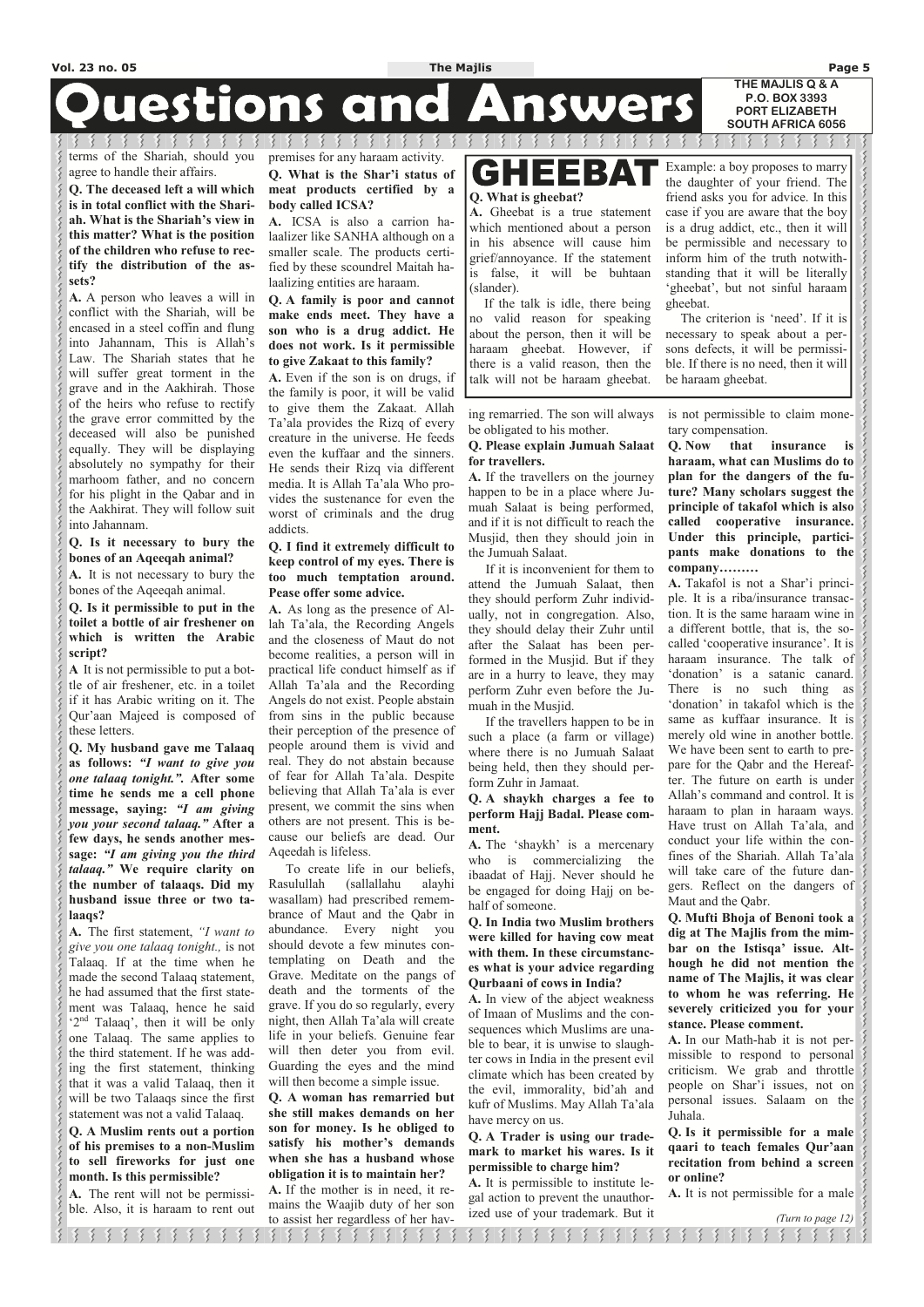**Q. Cousin and interfamily marriages are undoubtedly permitted in Islam. However, current day medical experts believe that certain diseases such as diabetes, heart disease, weak eyesight run in family genes, so if both parents belong to the same family (i.e. cousins), the children have a higher chance of suffering from these conditions. I have personally observed this.** 

 **In some areas where inter-family marriage is the norm, it has been observed that children are born crippled or mentally challenged, with defects and abnormalities which were not present in the earlier generations.** 

 **In conclusion, the scien-**

**tists and doctors firmly believe that inter-family marriages should be discouraged as the children can be born with physical and mental defects. I am curious to know the Islamic perspective on this issue, and my questions are below:** 

**1) Is there any scope in Islam to believe what the medical experts say: that inter-family and cousin marriages are the cause of children born with defects or other genetic diseases? 2) If a person believes what the doctors believe, does that constitute Kufr? 3) What is the ruling on abstaining from interfamily marriages due to this fear of children having these diseases and de-**

**fects?** 

**A.** The very fact that Allah Ta'ala has permitted marriage to cousins, and the fact that Rasulullah (sallallahu alayhi wasallam) had married his cousin, and the fact that this was the general practice among the Sahaabah, indicate that what the doctors are saying is baseless. The diseases mentioned develop in innumerable families in which there is no inter-family marriages. The development of diseases is not restricted to inter-family marriages. It occurs across the board.

 The claim that interfamily marriages *per se* is a cause of disease is utterly baseless. If it has to be accepted that it does cause

disease on the basis of the existence of disease in some such marriages, then by the same token could it be argued that outer-family marriages also cause disease because we have seen numerous such marriages in which the children are diseased, crippled and deformed.

 It is unintelligent and unscientific to regard interfamily marriages as a cause of disease to be a rule and an established fact. We are aware of countless such marriages in which not a single child is diseased or crippled.

 However, if it is known that in a certain family the children are diseased, then it is permissible to refrain from marrying in that family whether the family is closely related or total outsiders.

 The issue of disease has nothing to do with interfamily marriage. The inheritance of disease could be in inter-marriage or outermarriage.

 To believe that interfamily marriage *per se* is definitely a cause of disease is close to kufr. Abstaining from such a marriage purely on the basis of this belief despite the fact that the cousin's family is free of disease, is also close to kufr. However, if it is observed that a certain disease is to be found in the majority of the members of a family, then it will be permissible to abstain from marrying in that family regardless of whether the family is a complete stranger or a relative. The issue does not concern only inter-family marriages. It applies equally to outer-family marriages.

### THE IMMORAL, LEWD CONDUCT OF JAMIATUL JUHALA AND THE NNB JAMIAT

*(Jamiatul Juhala was formerly known as Jamiatul Ulama KZN. The NNB Jamiat refers to* 

*the moron molvis of the Fordsburg Jamiat)* 

Several brothers and sisters have asked:

> "MAKE HASTE WITH THE JANAAZAH" wasallam) said:

*The Jamiatul Ulama KZN had conducted a programme called 'MARITAL INTIMACY' 'strictly for married couples'. Now the Fordsburg Jamiat is following suit with a similar programme. Are programmes of this nature permissible for the public? To us ordinary people it appears shameless. Please comment. What is the Shariah's stance in this mat-*

#### *ter?*  **OUR COMMENT**

Rasulullah (sallallahu alayhi wasalam) said: *"Haya (shame/modesty) is a branch of Imaan."* The greater the deficiency of Imaan, the more lewd, immoral and shameless will one be. This is the condition of the vile molvis of Jamiatul Juhala and the NNB Jamiat. They have eliminated every vestige of *Imaanihaya,* hence they can afford to be so rudely audacious as to discuss the bedroom life and affairs of people in the public domain. The Sages of Islam say: *"When shame is lost, then do as you please."*  Despite their stupidity,

they must at least be aware of what Hadhrat Maulana Ashraf Ali Thanvi (rahmatullah alayh) says in Beheshti Zewer. It is emphasized in his Kitaab that the female teacher should bypass the sex masaa-il. Due to *haya* it is highly improper for even a female teacher to conduct herself shamelessly like these jaahil, shaitaani molvis. She is not permitted to explain explicit sex masaa-il to her girl students. They will learn of these masaa-il of their own accord later. Hadhrat Thanvi (rahmatullah alayh) has stated this fact with clarity.

But, it appears that these

juhala molvis are obsessed with sex, hence they seek lustful gratification in the public domain. Perhaps they are in competition with Channel Shaitaan's lewd sex programmes.

 According to the Hadith of Rasulullah (sallallahu alayhi wasallam), molvis of the ilk which have ruined both Jamiats are the worst scum of the Ummah. In this regard Rasulullah (sallallahu alayhi wasallam) said:

*"Soon will there dawn a time when nothing will re-*

*main of Islam but its name. Nothing will remain of the Qur'aan, but its text. The Musaajid will be adorned structures* 

*(like the Ormonde Musjid, the Houghton Musjid and Musjid Dhiraar of Gulenin Johannesburg), but bereft of guidance. The worst of the people under the canopy of the sky will be their ulama. From them will emerge fitnah, and the fitnah will rebound on them." (It will ultimately hem them in and destroy them).* 

This Hadith adequately applies to the evil, juhalamolvis of JamiatulJuhala and the NNB Jamiat. In fact the NNBJamiat conducts what we could dub as an escort agency with its female 'counsellors'. Details of this evil shall soon be published, Insha-Allah.

#### **A RECKONING SHALL BE DEMANDED**

*"Most assuredly, on that* 

*Day shall you be questioned about the Bounties (of Allah)." (Qur'aan)*  Once Hadhrat Abu Bakr (radhiyallahu anhu) and Hadhrat Umar (radhiyallahu anhu) were with Rasulullah (sallallahu alayhi wasallam) eating some dates. Rasulullah (sallallahun alayhi wasallam) recited the aforementioned verse to emphasize that a reckoning will be taken on the Day of Qiyaamah for every *Ni'mat* Allah Ta'ala has provided on this earth. Now ponder! What answer will the wasters have for the bounties of Allah ta'ala which they squander in haraam wedding functions and other haraam, futile and unnecessary luxuries, and in constructing such mansions which convey the idea that they will be living forever in this dunya? For them the Qur'aan Majeed says: *"What! Do you construct mansions as if you shall live forever (on earth)?"*

*"Make haste with the Janaazah. If he was a pious person, then (know) that the abode you are sending him to is better (than this dunya). If he was evil, then get rid of him from your necks."* 

 Rasulullah's command is to make haste with the burial of the mayyit. Delaying the burial for no valid reason is not permissible. There are different acts of bid'ah associated with burials. Unnecessary delay in burial and women converging on the

Rasulullah (sallallahu alayhi home of the deceased whilst ing at the home of the mayyit the mayyit has not yet been to recite Qur'aan, is bid'ah buried are also among the haraam bid'ah customs. Inordinate delays are caused waiting for relatives and friends from even other towns and cities. One act of bid'ah is to delay the burial for the specific reason of gathering at the mayyit to engage in Qur'aan recitation as if the Janaazah Salaat is inadequate, hence the need to supplement it with a new fabricated custom.

> The custom of delaying the burial specifically for gather

and not permissible. Janaazah Salaat should be performed immediately after ghusl and kafan, and immediately thereafter the mayyit should be taken straight to the Qabrustaan for burial. The congregation of women at the home of the mayyit before the burial is haraam. Total disregard for hijaab rules is displayed by the shameless women. Rasulullah (sallallahu alayhi wasallam) had once chased them away from the mayyit's home.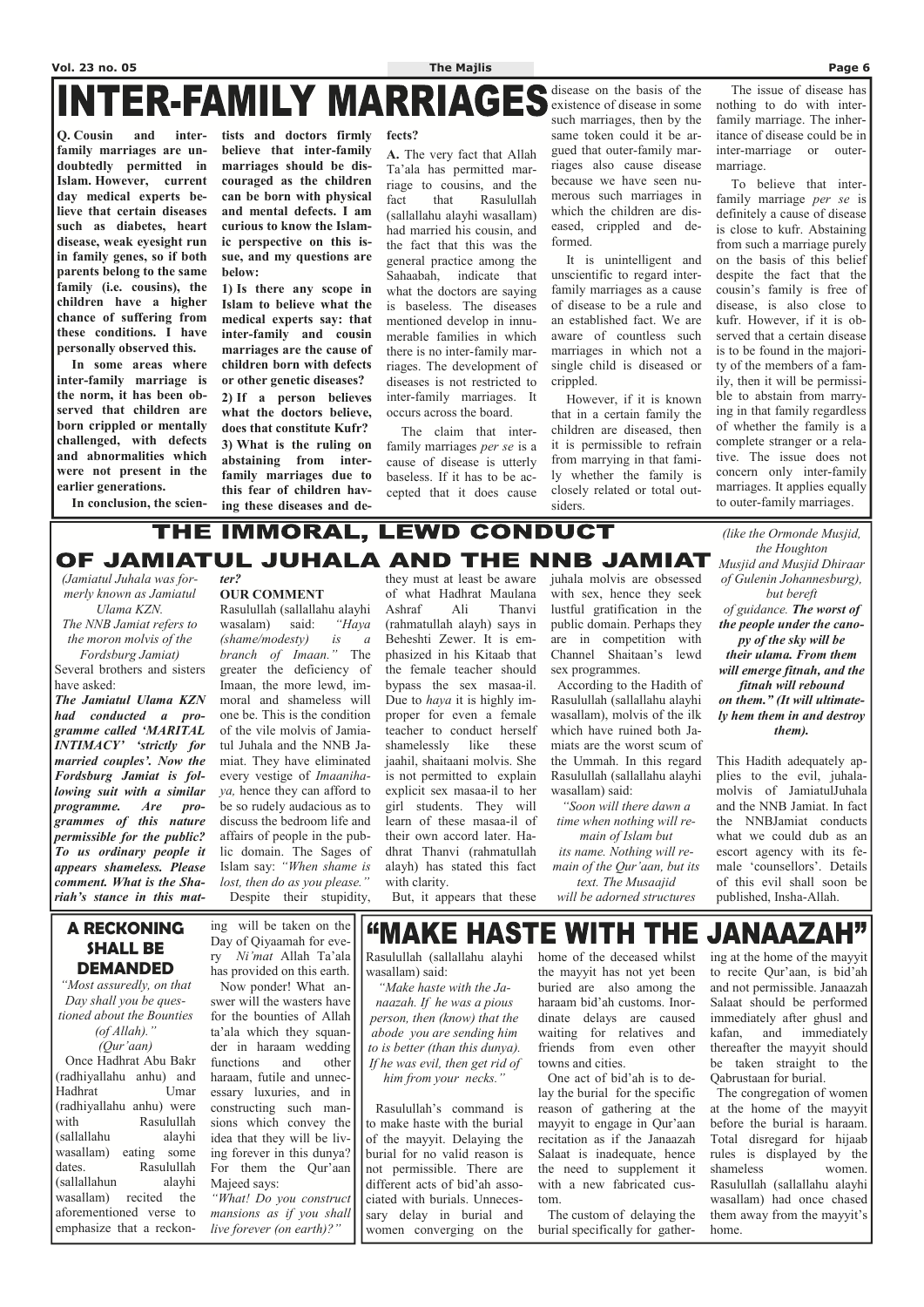# **Vol. 23 no. 05 The Majlis Page 7 WORSHIPPING THE GRAVES OF THE AULIYA**

**Question: Sheikh Faaik Gamieldien of Cape Town has apparently said that those who pray at the gravesides of the Auliya are mushriks and kaafirs. In response, the votaries of the darghas (graves) of the Auliya, issued a rebuttal with their proofs for the permissibility of praying to the dead Auliya. Please examine the article and apprize us of the Shariah's view on this issue.** 

**Answer:** In the introduction to their refutation, the supporters of grave-worship (qabar-puja) state:

Recently, there has been much controversy regarding the well-established practice of Muslims of visiting the shrines of the Awliya and paying homage to them. A local Muslim cleric, Shaykh Faaik Gamieldien, has referred to the Muslims who show respect to the blessed shrines as "Mushriks" and "Kafirs". He further claims that there is no Qur'anic or Sunnah injunction to justify the visiting of these graves. He holds that the dead have no awareness or spiritual life and there is no Baraka at the shrines of these saints. He goes on to claim that it is forbidden to build structures around or above the graves of the saints and to honour them. He claims that expressing respect and veneration for the Prophets (s) leads to Shirk.

These outrageous claims have caused an uproar and unnecessary conflict and division in the Muslim community. The great scholar of Makkah, and one of the most highly respected `Ulama (religious scholars) of the contemporary Muslim world, Sayyid Muhammad bin Alawi Al-Maliki, has discussed these issues in detail, especially in his major work (Mafahim Yajib an Tusahhah.), a book recognised by `Ulama from every

Muslim country, including the muftis of Al-Azhar and Pakistan.

#### *(End of the introduction)*

 We have not seen the Sheikh's article, hence we cannot comment on what he had said. Nevertheless, after scanning the refutation of the grave-worshippers, we must say that all their arguments are old hat and spurious. Although we are not aware of what the Sheikh had commented, we are sure that he does not deny the permissibility of *Ziyaaratul Quboor* (visiting the graves). Visiting the graves in general is meritorious.

There is not a single evidence of the Shariah to justify grave-worship. Whatever the Qabar Puja people have cited in justification of their *shirki* practices has absolutely no bearing on grave-worship. Whilst they have proffered evidence for the permissibility of *ziyaarat* and *tawassul*, their shenanigans at the darghas/ karamats are *shirk*.

 However, what the juhala masses are perpetrating at the quboor (graves) of the Auliya is not permissible *ziyaarat* of the quboor. The ignorant masses are actually worshipping the graves. Whilst the evidences produced by the graveworshippers pertain to valid *ziyaarat*, these arguments

in no way whatsoever support their acts of *shirk*/ and qabar puja/grave-worship.

 Undoubtedly, those who divert their focus from Allah Azza Wa Jal, and instead of supplicating to Him for their needs, pray to the dead Auliya, are guilty of *shirk*. If the Sheikh had said that they are *mushriks* in this context, then he is quite right. The Qur'aan Majeed commanding us to supplicate to Allah Ta'ala, says:

*"When My servants ask you (O Muhammad!) about Me, then (know) that verily, I am near (to them). I answer the Call of the caller when he calls Me..........."* 

Now when Allah Ta'ala commands us to supplicate to Him, and that He is near to us, and that He answers our call, what induces people to worship the graves of the Auliya? Such worship is most certainly *shirk*.

The issue of *Tawassul* 

*(i.e. asking Allah Ta'ala to accept one's dua by the barkat of Rasulullah – sallallahu alayhi wasallamor His pious servants –the Auliya)* is an act entirely apart from the Satanism of *shirk* which the ignorant masses practise at the gravesides of the Auliya. In this context, it is haraam to even visit the darghas because these mausolea have become haunts of *shirk.* 

 In the prevailing circumstances it is not permissible to visit the darghas/ karamats where *shirk* preponderates.

A Sister has the following explanation and advice regarding the treatment called *Body Talk:* 

 Please do stay away from body talk. I am speaking from experience. I used to go a lot for these sessions and also my mother, sister and others, even some who studied deen went on to become practitioners.

 It seems innocent enough, ,just tapping etc., and yes, we all thought that and used to say that we taking the nur from ALLAH to heal etc,, but later on when we researched this in detail it made us so uncomfortable. The origins, the founders, etc, etc. gets more sinister as you go deeper. You won't find out right away this evidence as it is very new and they make it sound all professional. In the end it takes from many imper-

etc and not with these new " energy therapies" whose very founders are corrupt, and it takes its foundations on things that Islam does not approve of.

 My mother did study it and has now left so we know the things they teach. And in the end its one money-making scheme designed to keep you coming over and over for your "health". I was once there too. Hope this helps someone. Jazakallaah.

 Here is the fatwa from Mufti AK Hoosen for the benefit of others and will also include some of the research about Body Talk and its founders John and Ester Valtheim.

 It should be borne in mind that BodyTalk's foundation was based on Reiki which was

 An incident as I know the Muslim lady mentioned here so I can verify this incident: A case comes to mind where a Hindu practitioner starts her sessions saying

*"I call upon the healing of the universe"* and the client was Muslim. The Muslim got scared and started reading Ayatul Kursi. The practitioner then starts saying:

"*I'm getting a blockage, I'm getting a blockage..."*, and couldn't go further with the session. This has us thinking - doesn't Ayatul Kursi block shaytaan?

| <b>TREASURES OF THE SUNNAH</b><br>Hadhrat Sahal Isfahaani (Rahmatullah alayh) said: "I<br>searched for wealth and found it in Ilm (Knowledge of<br>the Deen). I searched for honour and nobility, and<br>found it in Faqr (Poverty). I searched for Aafiyat realised that healing is with<br>(Safety) and found it in Zuhd (Renunciation of the<br>world). I desired an easy Hisaab (Reckoning in                                                                                                           | יסאיייי ייייטייי יייטייי סטיישי יי שיוכ<br>missible things of Islam I sent<br>all the evidence in and a fatwa<br>was given that its not permissi-<br>I ble.<br>We all were caught up in<br>this for many years till our eyes<br>opened and we regretted and<br>Quran and Sunnah, Salaah, | given the fatwa of haraam by<br>many Muftis.<br>"ASSALAMU ALAYKUM WA<br>RAHMATULLAHI<br><b>WA</b><br><b>BARAKATUHU</b><br>Sister in Islam, IALWAYS<br>SAID IT IS NOT PERMISSI-<br>BLE AND UNDESIRABLE.<br>(MUFTI AK HOOSEN) | impressed with her and even<br>invited her to Australia but she<br>didn't go. She said she has the<br>gift of "Kundalini"She is a<br>mushrik and one can see<br>some connection here."<br><b>BODY TALK</b><br><b>TREATMENT IS</b><br><b>HARAAM</b> |
|-------------------------------------------------------------------------------------------------------------------------------------------------------------------------------------------------------------------------------------------------------------------------------------------------------------------------------------------------------------------------------------------------------------------------------------------------------------------------------------------------------------|------------------------------------------------------------------------------------------------------------------------------------------------------------------------------------------------------------------------------------------------------------------------------------------|-----------------------------------------------------------------------------------------------------------------------------------------------------------------------------------------------------------------------------|----------------------------------------------------------------------------------------------------------------------------------------------------------------------------------------------------------------------------------------------------|
| Qiyaamah), and found it in silence. I desired <b>DO NOT COMPROMISE HAQQ</b> Ta'ala is the Sole Raaziq. Rizq Raahat (peace and comfort), and found it in aban- <b>DO NOT COMPROMISE HAQQ</b> is ordained and sealed. Do not<br>donment of hope (i.e. hope in anyone and any-<br>thing of the dunya)."<br>All these treasures are attainable only by following accept, he said: "I fear that after<br>meticulously the Sunnah of Rasulullah vour death, I shall have to sup-<br>(sallallahu alayhi wasallam). | Once a wealthy man offered a<br>considerable sum of money to<br>Hadhrat Haatim. Refusing to<br>plicate: "O Provider of Sus-                                                                                                                                                              | tence in the Heavens! The pro-<br>vider on earth had died. So now<br>You take care of me."<br>Deeni personnel (Ulama and<br>Imaams of the Musaajid)<br>should heed this lesson. Allah                                       | compromise the Haqq for fear<br>of displeasing your paymasters<br>and those who donate to your<br>Deeni causes. Allah Ta'ala is<br>sufficient for us.                                                                                              |

The Same Hindu practitioner claims that once when the founder John Veiltheim came to South Africa and in the seminar did a session on her, she levitated off the table a few inches. She said the founder and his wife were very impressed with her and even

## DROUGHTS?

#### **Q. What is the cause of droughts?**

**A.** Droughts are a manifestation of Allah's Wrath and Punishment. The current mini-drought in some parts of South Africa is a sign of impending greater Punishment. It is not really a punishment, hence Allah Ta'ala has sent it in a mild form. The cause of Divine Wrath is sin and transgression, especially the fisq and fujoor of Muslims. Muslims have transgressed all bounds in the perpetration of gross and flagrant immorality, injustice, exploitation, and every other sin imaginable

under the sun.

 The public displays of flagrant immorality by Muslim women, and their participation in functions and gatherings of fisq, fujoor and kufr are absolutely appalling. Hitherto, Allah Ta'ala has shown His Mercy by withholding such terrible punishment which effaces and eliminates a community.

 The active connivance for fisq and fujoor of the evil television and radio molvis and sheikhs, and the horrible silence of such ulama who believe themselves to be sincere and pious are prime factors for the invitation of Allah's Punishment.

# **BODY TALK KUFR**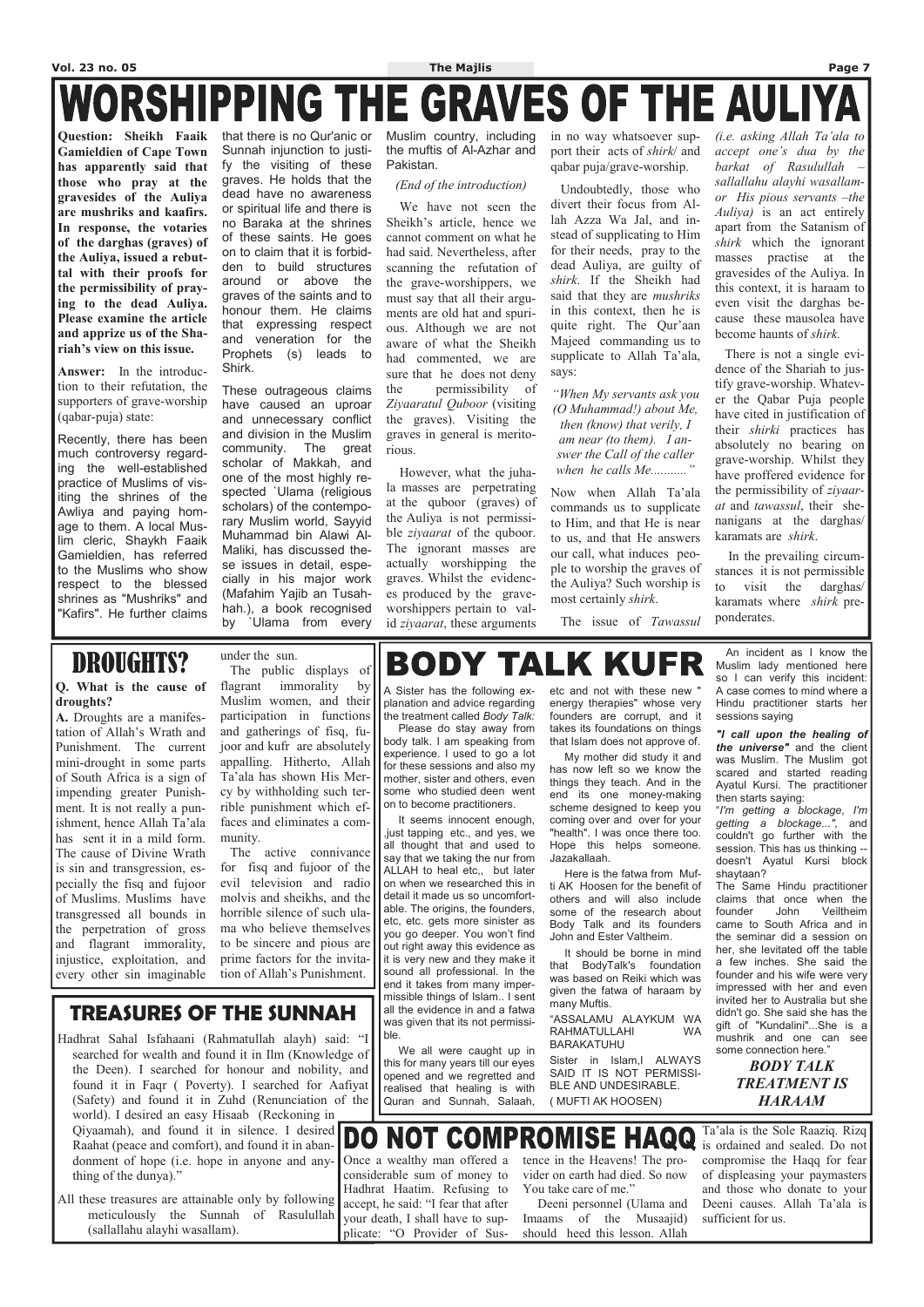# OMNIPRESENCE: THE SHIRK OF THE GRAVE-WORSHIPPERS

#### Question

 $\sqrt{ }$  $\Box$ 

 $\sqrt{ }$  $\sqrt{ }$ 

Some say you can, some say you can't say: 'Ya Rasoolal- $\mathbb{R}$ lah!'. A Bid'ati molvi narrates the following episode in support of the belief that  $\begin{array}{c} \hline \end{array}$ Rasulullah (sallallahu alayhi wasallam) is omnipresent.

"There's another incident inside this war which Ibn Kathir  $\begin{bmatrix} 1 \\ 2 \end{bmatrix}$ writes in his famous 'al- $\begin{bmatrix} 1 \\ 2 \end{bmatrix}$ Bidayahwal-Nihayah':

 $\mathbb{R}$ 'If someone came in front of you in the war, you have to  $\sqrt{ }$ make him realise that you're a  $\begin{array}{c} \end{array}$ true servant (follower) of the  $\mathbf{r}^{\prime}=\mathbf{r}^{\prime}+\mathbf{r}^{\prime}+\mathbf{r}^{\prime}+\mathbf{r}^{\prime}+\mathbf{r}^{\prime}+\mathbf{r}^{\prime}+\mathbf{r}^{\prime}+\mathbf{r}^{\prime}+\mathbf{r}^{\prime}+\mathbf{r}^{\prime}+\mathbf{r}^{\prime}+\mathbf{r}^{\prime}+\mathbf{r}^{\prime}+\mathbf{r}^{\prime}+\mathbf{r}^{\prime}+\mathbf{r}^{\prime}+\mathbf{r}^{\prime}+\mathbf{r}^{\prime}+\mathbf{r}^{\prime}+\mathbf{r}^{\prime}+\mathbf{r}^{\prime}$ Prophet ( ) Khalid ibn al- صلى الله عليه وسلم  $\begin{bmatrix} 1 & 1 \\ 1 & 1 \end{bmatrix}$ Walid (radhiAllahuanh) was I the Area Commander of Ya- $\begin{array}{c} \hline \end{array}$ mama. When the war started and the necks started to twirl  $\sqrt{ }$ in the battlefield, the bodies  $\begin{bmatrix} 1 \\ 2 \end{bmatrix}$ started to get hurt and streams of blood started to  $\mathbf{r}$ flow. Now the circumstances  $\sqrt{ }$ were such that if the war did  $\sqrt{ }$ not turn in the Companions  $\begin{bmatrix} 1 \\ 2 \end{bmatrix}$ favour soon then the situation  $\Box$ would deteriorate further. Hazrat Khalid ibn al-Walid  $\sqrt{ }$ (radhiAllahuanh) went to a  $\sqrt{2}$ mountain which was in the  $\sqrt{ }$ front. I have gone to Yamama  $\mathbb{R}$ myself and identified the area of the war. I had the neces- $\Box$ sary papers with me so I  $\Box$ measured the area and  $\overline{\phantom{a}}$ worked out which area is  $\Box$ which. The war is taking place here (on the ground) and Kha- $\sqrt{ }$ lid ibn al-Walid  $\begin{bmatrix} 1 & 1 \\ 1 & 1 \end{bmatrix}$ (radhiAllahuanh) went to there  $\begin{bmatrix} 1 & 1 \\ 1 & 1 \end{bmatrix}$ (to the mountain which is op- $\sqrt{ }$ posite).

The omnipresence of the Prophet ( ) is proven by  $\Box$  this act of Khalid ibn al-Walid  $\begin{bmatrix} \phantom{-} \end{bmatrix}$ (radhiAllahuanh) right? If Khalid ibn al-Walid  $\sqrt{ }$ (radhiAllahuanh) had said  $\Box$ 'YaMuhammada (صلى الله عليه وسلم (just  $\mathbb{I}$ when he came face to face to  $\begin{array}{c} \end{array}$ someone in the battlefield,  $\begin{bmatrix} \phantom{-} \end{bmatrix}$ then one can say it was so the opponent recognises him. In  $\mathbb{R}$ Khalid ibn al-Walid's hand is  $\sqrt{2}$ the flag, he is the flag holder,  $\Box$ so he does not need any iden- $\parallel$  tification. To climb the peak of the mountain and then facing  $\begin{bmatrix} \phantom{-} \end{bmatrix}$ himself towards Madina and  $\begin{bmatrix} 1 \\ 2 \end{bmatrix}$ saying 'YaMuhammada ( عليه الله عليه وسلم)  $\Box$ It means that he said it as a  $\begin{bmatrix} 1 & 1 \\ 1 & 1 \end{bmatrix}$ request for help, a beseech for help, that 'YaRasoolAllah'  $\mathbb{I}$ 

He goes there to the mountain which is in the front and faces  $\Box$ himself towards Madina- $\begin{bmatrix} \phantom{-} \end{bmatrix}$ Munawwarah and calls out

'YA MUHAMMADA!'( ) صلى الله عليه وسلم

Aala Ibaadillaah!' In the Battle of Yarmuk, the battle cry of Khalid Bin Walid (radhiyallahu anhu) was: 'Ya Hizballaah!' The battle cry of the Tribe of Abas was: 'Ya La Abas!'. The battle cry of the Yemeni fighters was, 'Ya Ansaarallaah!'. The battle cry of Humair was 'Al-Fatah!' The battle cry of Bani Muraad was: 'Ya Nasrallaah Anzil!', etc., etc.

( ) I have bought your صلى الله عليه وسلم mission therefore keep me safe in the battlefield (i.e. grant us victory) as we are fighting for your mission."

*(End of the Bid'ati's atrocity – errors and all included in his stupid paraphrasing.)* 

#### **ANSWER.**

 Firstly, the Bid'ati buffoon is not a Mujtahid. The moron has no right to extract a narration from a history book or from a Hadith book, then subject it to his stupid opinion to formulate an Aqeedah. Such is the methodology of Bid'atis who are termed in the Hadith, *Kilaabun Naar (Dogs of the Fire).* We have to follow the Shariah as it reached us from above. No one in this age has the right to dig out narrations and submit these to his defective opinion for deduction of masaa-il, leave alone Aqaa-id.

 An Aqeedah (Belief) is established on the solid basis of *Daleel Qat'i (Qur'aan and Ahaadith-e-Mutawaatarah).* The Bid'ati moron ascribes the *shirki* belief of omnipresence to Rasulullah (sallallahu alayhi wasallam) on an episode which transpired in a battle after the demise of Rasulullah (sallallahu alayhi wasallam). Belief is what Rasulullah (sallallahu alayhi wasallam) taught and what is categorically affirmed by the Qur'aan Majeed.

 The Bid'ati latches on to the term 'Ya Muhammadaah!' which was the Battle Cry of the Sahaabah in the Battle of Yamaamah. In all their battles the Sahaabah had battle cries. In the battle against the Romans, the battle cry was: 'Ya Mansoor!' During the battle in the conquests of Iraq, the battle cry was: 'Ya

When calling on Allah  $\Box$ Azza Wa Jal, The Omnipresent Being, we need not climb on to mountain  $\mathbb I$ peaks, He is Omnipresent,  $\parallel$ right in front of us, right  $\overline{p}$ with us, hence He says in  $\overline{\parallel}$ the Qur'aan:  $\mathbf{u}$  am  $\parallel$ *Qareeb.*" The Bid'ati talks  $\int_{0}^{\pi}$ palpable bunkum.

The other falsehood or lie  $\overline{\parallel}$ disgorged by the qabar pu- $\overrightarrow{p}$ jaari pir is that Ibn Kathir does not narrate the version  $\int_{0}^{\infty}$ of Hadhrat Khalid Bin Walid climbing on to the peak of the mountain. П

 These battle cries had no relationship whatsoever with the Divine Attribute of Omnipresence, which the mushrik Qabar Pujaari seek to ascribe to Rasulullah (sallallahu alayhi wasallam) in the same way as the Nasaara had attributed divinity/godhood to Nabi Isaa (alayhis salaam). Thus, warning the mushrikeen of all hues, the Qur'aan Majeed states:

*"Do not commit excess (ghulu') in your Deen."* 

 Battle cries are not the substance for structing Aqeedah. It is ridiculous and downright stupid to base omnipresence for Rasulullah (sallallahu alayhi wasallam) on the battle cry of Hadhrat Khalid (radhiyallahu anhu). Utilizing this battle cry of Hadhrat Khalid for forging a belief of *shirk* is the shenanigan of only graveworshippers and Dogs of the Fire.

 There is not the slightest iota of evidence to prove that Hadhrat Khalid Bin Walid (radhiyallahu anhu) had ascribed to the belief of omnipresence for Rasulullah (sallallahu alayhi wasallam). Those who claim omnipresence for Rasulullah (sallallahu alayhi wasallam) on the basis of Hadhrat Khalid's call are morons. Their ignorance is stark and lamentable. The believer in the omnipresence of Rasulullah

(sallallahu alayhi wasallam) is guilty of *shirk*. This was NEVER the belief of Hadhrat Khalid (radhiyallahu anhu).

 When Hadhrat Umar (radhiyallahu anhu) called from the mimbar of the Musjid: "Ya Saariyah!" who was in a battle in a distant land, directing him to take certain measures in the battle, he (Hadhrat Umar) did not believe in Hadhrat Saariyah's omnipresence. Nevertheless, his voice reached Saariyah (radhiyallahu anhu). Now on this basis the moron Bid'ati qabar pujaari can believe in the omnipresence of Hadhrat Saariyah (radhiyallahu anhu) as well. The claim of omnipresence on the basis of Hadhrat Khalid's call is stupid and drivel leading to *shirk*. Why should Hadhrat Khalid (radhiyallahu anhu) face Madinah and seek help, when he was well aware of Allah Ta'ala being very near to him. Why should he supplicate for aid from Rasulullah (sallallahu alayhi wasallam) who had departed from the dunya when Allah Ta'ala commands:

#### *"When My servants ask you (O Muhammad!) about Me, (then say to them), 'Verily I am NEAR. I answer the call of the one who calls when he calls Me..."*

 When Hadhrat Khalid Bin Walid (radhiyallahu anhu) was fully aware of the closeness of Allah Azza Wa Jal, and when he was fully aware that Allah Ta'ala has commanded him and us all to call Him, and when he was fully aware that Allah Azza Wa Jal answers the caller, then why did he have to go far away for assistance? Why did he have to climb on to the peak of a mountain to locate assis-

tance, when he was fully  $\Box$ aware that Allah Ta'ala is  $\mathbb I$ QAREEB \*extremely close  $\parallel$ by? According to the  $\overline{a}$ Our'aan Majeed, Allah  $\overline{\parallel}$ Ta'ala is closer to man than  $\overline{\parallel}$ even his own jugular vein. So why did Hadhrat Khalid (radhiyallahu anhu) go to a far off place to seek assistance, when he knew that  $\mathbb I$ the most powerful Being  $\mathbb{I}$ and Provider of aid, Allah  $\Box$ Azza Wa Jal was omnipresent and right by him, closer than his own jugular vein? U

Furthermore, if Hadhrat U Khalid (radhiyallahu anhu) had ascribed to the *shirk* of omnipresence for  $\mathbb I$ Rasulullah (sallallahu alayhi wasallam) as is the  $\parallel$ belief of the jaahil, bid'ati  $\parallel$ pir who authored the stupid  $\parallel$ article bereft of any *Ilmi (academic)* value, then why  $\Box$ did he have to climb on to  $\parallel$ the peak of the mountain to  $\overline{\parallel}$ <br>search for the  $\overline{\parallel}$ search for the 'omnipresent' being? Why did he not call on  $\parallel$ Rasulullah (sallallahu alayhi wasallam) from wherever he was? Why make a special trip climb- $\frac{1}{2}$ ing on to the peak of a  $\mathbb{I}$ mountain when Rasulullah U (sallallahu alayhi wasallam) in terms of the belief of shirk of the Qabar Pujaaris is right at your service in front of you, close by just as is the Omnipresent Allah  $\parallel$ Azza Wa Jal?  $\sqrt{2}$ 

| <b>SAHAL'S MAUT</b><br>Once Hadhrat Sahal Isfahaani<br>(Rahmatullah alayh) said to his<br>companions: "You think that I<br>shall die like you, lying in bed<br>with people coming to visit you.<br>I shall depart when the call is<br>sounded."<br>One day whilst walking with<br>some companions, he suddenly | Hasan Muzayyin (Rahmatullah terrestrial body.<br>limah Shahaadat. Hadhrat Sa-<br>hal, smilingly responded: "You<br>tell me to recite the Kalimah. I<br>take oath by Allah's Glory and beard and sobbed profusely for no fear of reduction."<br>Greatness! The only veil be- his indiscretion. | exclaimed: "Labbaika" ("I am tween Him and me is His Great- $\vert \vert$ <b>ALLAH'S KITCHEN</b><br><i>present, O Allah!"</i> ). Then he ness." As he said these words,<br>laid himself down. Shaikh Abul his Rooh took flight from its<br>alayh) said to him to recite Ka-<br>Shaikh Muzayyin lamented:<br>"Woe on me! Woe on me! How<br>could I remind Allah's Wali<br>about the Kalima? He held his   Ta'ala in which there is | Once someone asked<br>Hadhrat Haatim: "From<br>whence do you eat?" He<br>responded: "From such<br>a kitchen of Allah<br>Hadhrat Haatim said: | "Banish having hopes"<br>on others. So that they<br>too will have no hope in<br>you. Worship Allah in<br>such a manner that no<br>one besides Allah and<br>you are aware thereof.<br>Wherever you are, be of<br>service to creation." |
|----------------------------------------------------------------------------------------------------------------------------------------------------------------------------------------------------------------------------------------------------------------------------------------------------------------|-----------------------------------------------------------------------------------------------------------------------------------------------------------------------------------------------------------------------------------------------------------------------------------------------|-----------------------------------------------------------------------------------------------------------------------------------------------------------------------------------------------------------------------------------------------------------------------------------------------------------------------------------------------------------------------------------------------------------------------------------|----------------------------------------------------------------------------------------------------------------------------------------------|---------------------------------------------------------------------------------------------------------------------------------------------------------------------------------------------------------------------------------------|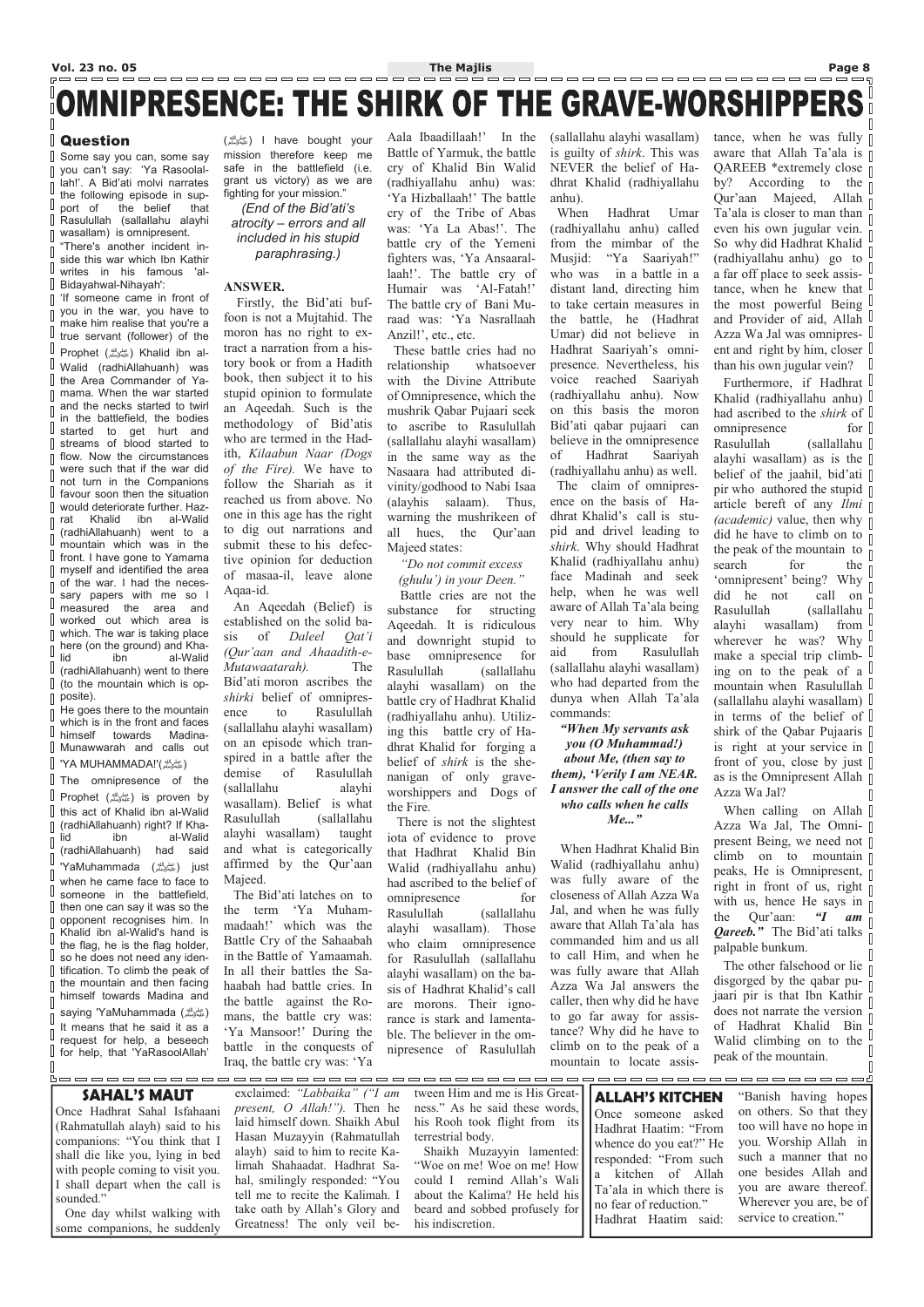# **Vol. 23 no. 05 The Majlis Page 9**  SALAATUL ISTISQA' **BASELESS JUSTIFICATION**

### **(1) QUESTION**

**The NNB Jamiat of Fordsburg justifies the Salaatul Istisqa' performances on the basis of the Fatwa of Mufti Mahmoodul Hasan (Rahmatullah alayh). His fatwa appears in Fataawa Mahmoodiyyah, Vol.8, page 566. What are your comments?** 

*(Question posed by United Muslims of S.A.)* 

#### **OUR ANSWER AND COMMENTS**

What Hadhrat Mufti Mahmood (rahmatullah alayh) says in Fataawa Mahmoodiyah is correct, but it does not affect the validity of our stance regarding the mock 'istisqa' organized by the charlatans of the NNB Jamiat of Fordsburg. We are not saylacktriangleright in the red is no such a such a such a such a such a such a such a such a such a such a such a such a such a such a such a such a such a such a such a such a such a such a such a such a such a such a such

thing as Salaatul Istisqa'. Hadhrat Mufti Sahib explains a valid Salaatul Istisqa' while we are saying that these evil molvis are making a mockery of the Deen by staging a mock istisqa'.

 Firstly, not even the kuffaar authorities have introduced water restrictions. Swimming pools are being used. Car Wash businesses are operating. Lawns are being watered, and millions of litres of waters are used daily by industry.

 Secondly, a prerequisite for Salaatus Istisqa' is Taubah. The chaps who had organized the Istisqa' indulge publicly in television. These facebook characters have halaalized haraam television, haraam videoing, carrion, kuffaar sport, intermingling of sexes, e.g. the Benoni Madrasah immoralities, shaitaani wedding ceremonies, and a

host of other evils all halaalized in the name of the deen under the subterfuge of 'benefits' and 'hikmat'. They have no intention of abandoning their flagrant acts of fisq and fujoor. They are perpetrating their haraam villainy full blast. They are unfit to organize Istisqa'.

 Thirdly, they have organized the Istisqa as a publicity stunt, hence they allowed the proceedings to be videoed.

 Fourthly, whilst they are eager to display their stunt, they refuse to select the appropriate venue and adopt the correct stance which accompanies Salaatul Istisqa'. No one who participated in the mock event is suffering as a consequence of water shortage because there is no real water shortage in the vast majority of areas in the country.

> RAJA'-HOPE Raja' (Hope for Allah's Mercy) are of three kinds: (1) Virtuous deeds accompanied by the hope of acceptance (the fear of rejection). (2) Sins accompanied by the hope of forgiveness (and rejection of one's repentance). (3) Constant (and reckless) sinning while hoping for forgiveness. This is a false hope." (Hadhrat Abdullah Khabeeq)

### **AND MOTIVATIONAL NSPIRATION/ Q. A 'moulana' had re-**

 Fifthly, the average water in the dams in the country is over 60% full with Gauteng's having been 72% about two weeks ago.

 Sixthly, if there are Muslims in the genuinely drought-stricken regions, they may perform Salaatul Istisqa' on condition that it is not a mock parade. All the conditions, both Fiqhi and Akhlaaqi, should be observed.

 Seventhly, the water position in places such as Vereeniging and in most of the towns/areas where mock performances were staged – where they performed for the gallery – does not justify Salaatul Istisqa'.

 Eighthly, our objection is directed at the insincerity, the ostentation, the lack of humility, the lack of suffering, the lack of genuine water-shortage, the current massive water wastage, the absence of Taubah, and the continued flagrant indulgence in fisq and fujoor of the molvis and the masses –

at the mass mockery of an act of Ibaadat. In such circumstances, Salaatul Istisqa' is a mockery of the Deen.

#### **(2) QUESTION**

**Mufti Bhoja of Benoni had severely criticized** *The Majlis* **from the mimbar on Friday for its stance on Salaatul Istisqa'. Although the Mufti did not mention you by name, it was clear at whom he was making his dig. Please comment on the criticism of the Mufti. His full statement is attached.** 

#### **ANSWER**

According to our Math-hab, we do not respond to personal criticism. We only apprehend and throttle the progeny of Shaitaan for attacks on the Deen. Salaam to the Juhala. May Allah Ta'ala guide the Ulama-e-Soo to the Path of Rectitude. May Allah Ta'ala transform them into Ulamae-Haqq. Nothing is difficult for Allah Azza Wa Jal.

#### WES . II W KI *23.4% of men experienced (age 12 or older) of sexual*  **ADOPTED BY**  *other forms of sexual vioassault each year. 68% of*  **MUSLIMS**  *lence during their lifetimes. sexual assaults are not re-"According to George Ma-Many victims of sexual ported to the police. 98% of abuse were victimized at a son University, Worldwide rapists will never spend a Sexual Assault Statistics, 1 day in jail….More than a young age, about 79% were in 3 American women will first raped before age 25, quarter of college-age be sexually abused during and 40% before age 18. women report having expetheir lifetime. About 19.3% rienced a rape or rape at-(usa today). of women and 2% of men According to RAIIN, Every tempt since age 14. Out of have been raped at least 107 seconds, someone in all, only 16% of the total once in their lives. Addithe United States is sexualcases are reported. tionally, an estimated ly assaulted. There is an (Bureau of Justice Statis-*

**cently organized 'inspirational and motivational' talks at his residence for women. Which man in his right mind will allow his wife or mother or sister or daughter to go at night to another man's house for this type of activity called 'inspirational and motivational'? Please comment on this weird development in our community.** 

**A.** Very few men nowadays have 'right minds'. Their minds are all convoluted with zina. The brains of even molvis are convoluted

with zina, hence you find them on zina social media such as facebook and television displaying their ugly snouts to the females. In fact, in this age of vice and immorality, most men are of the *dayyooth* class. Rasulullah (sallallahu alayhi wasallam) described the type of man who allows his wife to mingle or be free with men as a *dayyooth.*  While the English translation of the term is *cuckold,*  the word is something like saying '*swine'.* The community is flooded with the *dayyooth* type of *'swines'.* 

even worse immorality than the 'inspirational' talks of the Qabar Pujaari 'moulana'. Even wifeswopping is taking place.

 The 'inspirational and 'motivational' talks are in fact stepping stones to zina, and the Qur'aan states: *"Do not approach near to zina."*  Note that the Qur'aan does not say: *"Do not commit zina."* It says do not come *near* to zina. All those who organize activities which lure women out of their homes into the public domain are in fact arranging the stepping stones and introductory measures for zi-

na.

 There is a splurge of such zina-preparing activities in the community. This is not restricted to the Qabar Pujaari molvis and modernists. Nowadays, the molvis who profess to be 'deobandis' – frauds masquerading as 'deobandis' are also complicit in setting up stages for zina. Among their zina staging activities are luring females to the Musjid; luring women to attend thikr programs; women raising funds for musjids and madrasahs; souks (bazaars); so-called 'aalimahs' (in reality jaahi-

lahs) having their own programmes in the public do-kuffaar counterparts, they main; family get-togethers organized by the moron

molvis; female marriage counsellors such as those employed by the NNB Jamiat of Fordsburg and Jamiatul Juhala of Durban; girls sports teams; purdahless 'madrasahs' such as the institution run by the ulama-e-soo' of the Benoni Muslim Jamaat, female activity such as those organized at the Nurul Islam Musjid in Lenasia; female radio broadcasters; grandparents day, women's day, devil's day, and of course ZINA DAY, etc., etc.

 All these scoundrel elements are firmly trapped in the deception of shaitaan, hence like their western emphasize on female activi- *(Continued on page 10)* 

*43.9% of women and* 

*average of 293,000 victims* 

*tics)"* 

There is in the community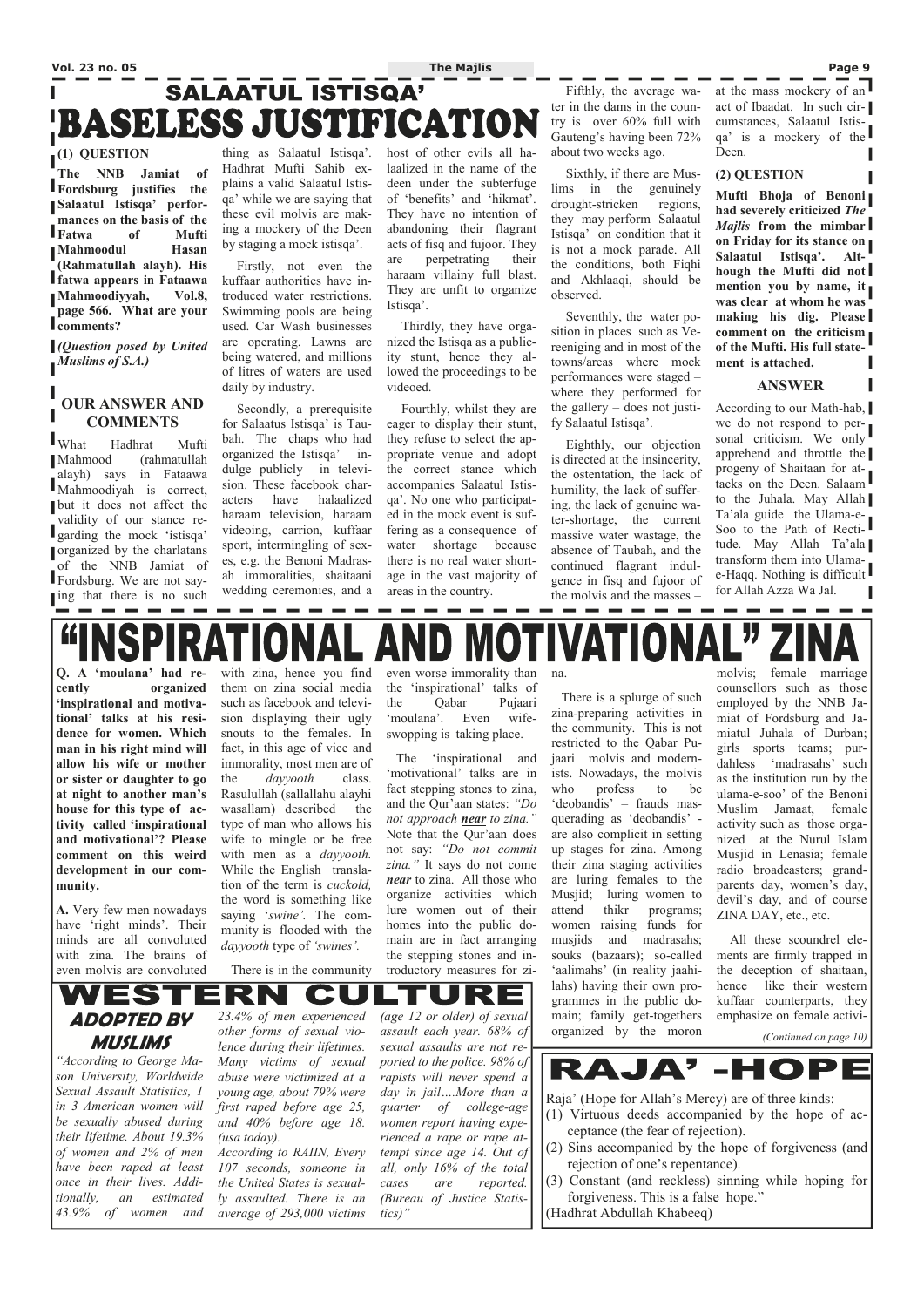#### **MAINTENANCE OF DESTITUTE WOMA**  $\blacktriangle$

#### **QUESTION**

*According to the Shariah, who is responsible for the maintenance of a widow?* 

#### **ANSWER**

The Shariah has an elaborate and just structure for the maintenance of women. If those on whom the Shariah imposes the responsibility fear Allah Ta'ala and discharge their obligation, the widow will have no need for suffering and complaining. A woman is never left destitute by the Shariah.

The responsibility of maintaining a woman whether a widow or an unmarried destitute woman or a divorcee, etc., devolves on her relatives in the sequence of Inheritance.

#### **ASBAAT**

This responsibility devolves first on her *Asbaat* relatives. The *Asbaat* are her male relatives on her father's side. The order of priority is as follows:

- (1) Adult sons (2) Grandsons, i.e. son's
- sons
- (3) Father
- (4) Grandfather
- (5) Paternal uncles fa-
- ther's brothers
- (6) Brothers
- (7) Brother's sons (nephews)

#### **ZAWIL ARHAAM**

(1) Grandsons, i.e. daughter's sons

- (2) Maternal grandfather (3) Nephews, i.e. sister's sons.
- (4) Maternal uncles, i.e. mother's brothers.
- As long as there are mem-

bers of the *Asbaat,* the re-

sponsibility will not be on the *Zawil Arhaam.* The members of the *Asbaat* cited above are by order of priority. The responsibility of maintaining a woman devolves on them in the order mentioned above. In the absence of a prior *Asbah,*  the responsibility devolves on the next in line.

#### **QUESTION**

*What is the responsibility of the stepsons towards their stepmother as far as maintenance is concerned?*  **ANSWER**

According to the Shariah, the Waajib responsibility devolves on the *Asbaat* as outlined above. Only if *all*  the *Asbaat* shirk their Waajib obligation and refuse to maintain the woman will the responsibility devolve on the stepsons as a last resort. However, if they contribute towards her maintenance, it will be an act of merit and immense thawaab. But the understanding that it is the Waajib obligation in the first instance of the stepsons, is erroneous.

# **SPECIAL BAYAANS FOR THE 'ULAMA'**

**Q. Many Ulama claim that Mufti Rasheed** 

**Ludhyaani (Rahmatullah alayh) was unnecessarily** 

The law is to safeguard human dignity. It is to protect Aceh's Muslims from committing immoral acts," Abbas said yesterday. – AFP The Herald 23 Oct 2015

**strict in his fatwas. They feel that his fatwas were clouded with his tabiyat (disposition). The majority of the Ulama do not agree with many of his fatwas. Please comment. A.** The idea that Mufti Rasheed Ludhyaani (Rahmatullah alayh) was

"unnecessary strict", is

### "INSPIRATIONAL AND **MOTIVATIONAL" ZINA** *(Continued from page 9)*  ty – female participation in community affairs – female emergence from the home – female exhibition.

on the basis of dalaa-il. It is incorrect to say that a view is "too strict" when the Aalim has dalaa-il. The proper course is to negate his dalaa-il by the one who believes that he has erred. It is a layman who speaks the drivel of "strictness". A fatwa is not based on strictness. It is based on dalaa-il.

 Where we differ with him or with any other Aalim, we do have our dalaa-il. His

fataawa are very beneficial and fully in accord with the Shariah. There will always be differences among the Ulama. As long as the differences are based on valid dalaa-il, the differences will be valid.

baseless. He stated his view between men and "the rubbing of body parts between women for stimulation" is outlawed.

do play a role in his fataawa, all his fataawa are based on solid Shar'i dalaa-il. He opposed the majority on the basis of Shar'i dalaa-il, not on the basis of *tabiyat*.

 In our era, the majority is generally in error. 'Majority' is not a daleel, especially in our day. What the Aalim said about his strict disposition is incorrect. While an Aalim's Taqwa and natural disposition Mujtahideen. If *tabiyat* overwhelms daleel, then obviously the Mufti will be in error. For *(Continued on page 11)* 

 Mufti Rasheed was a staunch follower of Hanafi Fiqh. Every great Aalim slips and makes errors, even the great Aimma-e-

#### **CANING LAW FOR GAY SEX**

GAY people caught having sex in Indonesia's staunchly Islamic Aceh province will from today be punished by 100 strokes of the cane, an official said, despite criticism of the inhumane law. Under an Islamic bylaw, sex

The rule applied to all Muslims including foreigners, provincial sharia chief Syahrizal Abbas said.

The regulation was passed last year amid outrage from rights groups.

We are undoubtedly living in an age in which the Juhala-e-Soo' are in the ascendency.

#### **IN FATWA "UNNECESSARILY STRICT**

However, officials took a year to educate the public about the new law before it came into effect today.

## **RIZQ IN ALLAH'S HANDS**

Once Hadhrat Haatim decided to participate in Jihad for four months. He said to his wife: "How much should I leave for your maintenance?" His wife responded: "For as long as you wish me to live." Hadhrat Haatim said: "Your life is not in my control." The wife said: "Similarly, my Rizq is not in your control."

 After Hadhrat Haatim's departure, an old lady asked his wife: "How much has Haatim left for your Rizq?" The wife said: "Haatim himself used to consume Rizq. He has now left while the Provider of Rizq is right here."

They are all in the vice grip of Iblees who is in this era utilizing his trap of *Habaailush Shaitaan* most

effectively. Rasulullah (sallallahu alayhi wasallam) said that women are *Habaailush Shaitaan (Traps of the Devil).*  In other words, shaitaan uses them to trap males into the net if zina.

(talk) which he will be giving to all and sundry. These special ulama programmes are deceptions of

the nafs. There is no goodness in *nafsaaniyat*. Shaitaan and the Nafs are cunning ustaadhs. They dupe even senior Ulama into misguidance and misconceptions. There is no copyright on the Ilm emanating from the Qur'aan which Rasulullah (sallallahu alayhi wasallam) taught for the benefit of entire mankind. This Knowledge is not the capital of any exclusive class or strata of society.

 Ulama is not a special class for whom knowledge may be restricted. While a

Madrasah may refuse to enrol a person as a student, it has no right to prohibit any person from the public sitting in the classes to listen to the bayaans on the Qur'aan, Hadith, etc.

 "Special" bayaans for only the Ulama are indeed deceptions of the nafs. It creates false pride and selfesteem (ujub) in those attending. There are many youngsters who have just emerged from Darul Ulooms, who with their smattering of knowledge believe themselves to be Ulama whilst in reality they are juhala. Their nafs becomes bloated when they

attend bayaans restricted for Ulama.

 Then comes the question: Who are the Ulama? Any person who regards himself as an Aalim is in fact a jaahil. The Madrasah certificate does not make a chap an Aalim. Only a stupid molvi thinks of himself to be an Aalim. A person who is a *Sanadi* Molvi should have gained sufficient insight to understand his own *jahl* relative to the Ocean of *Uloom* , only the surface of which he is able to partly scan with the limited knowledge he has acquired at a Darul Uloom. And, this applies to the genuine student who had passed his

Madrasah days with Taqwa and diligence. As for the majority, we see only flotsam, hence the dunya abounds with what we term 'ulama'-e-soo'. A better designation would be Juhala -e-Soo' because the vast majority is ignorant of even the rudiments of the *Uloom - Zaahiri and Baatini –* which goes into the making of an Aalim who becomes an Heir/Representative of the Ambiya.

 The malady of bayaans for the 'Ulama' specially, has become a grounded disease especially in the Tablighi Jamaat. In fact, at their Ijtimas they post guards at the entrance to debar Muslims

from entering the 'special' bayaan. In fact, nowadays, 'visas' are required to visit and meet the big Buzrug in his special tent guarded by bodyguards. Indeed, Christian priesthood has crept into the ranks of Muslim scholars. We say 'scholars', for they are not Ulama in terms of the Qur'aan. The Qur'aan stipulates the condition of *Khashiyat* as a qualification for an Aalim. *Khashiyat* is a whole concept embracing the entire Sunnah of Rasulullah (sallallahu alayhi wasallam), from A to Z.

*(Continued from page 1)*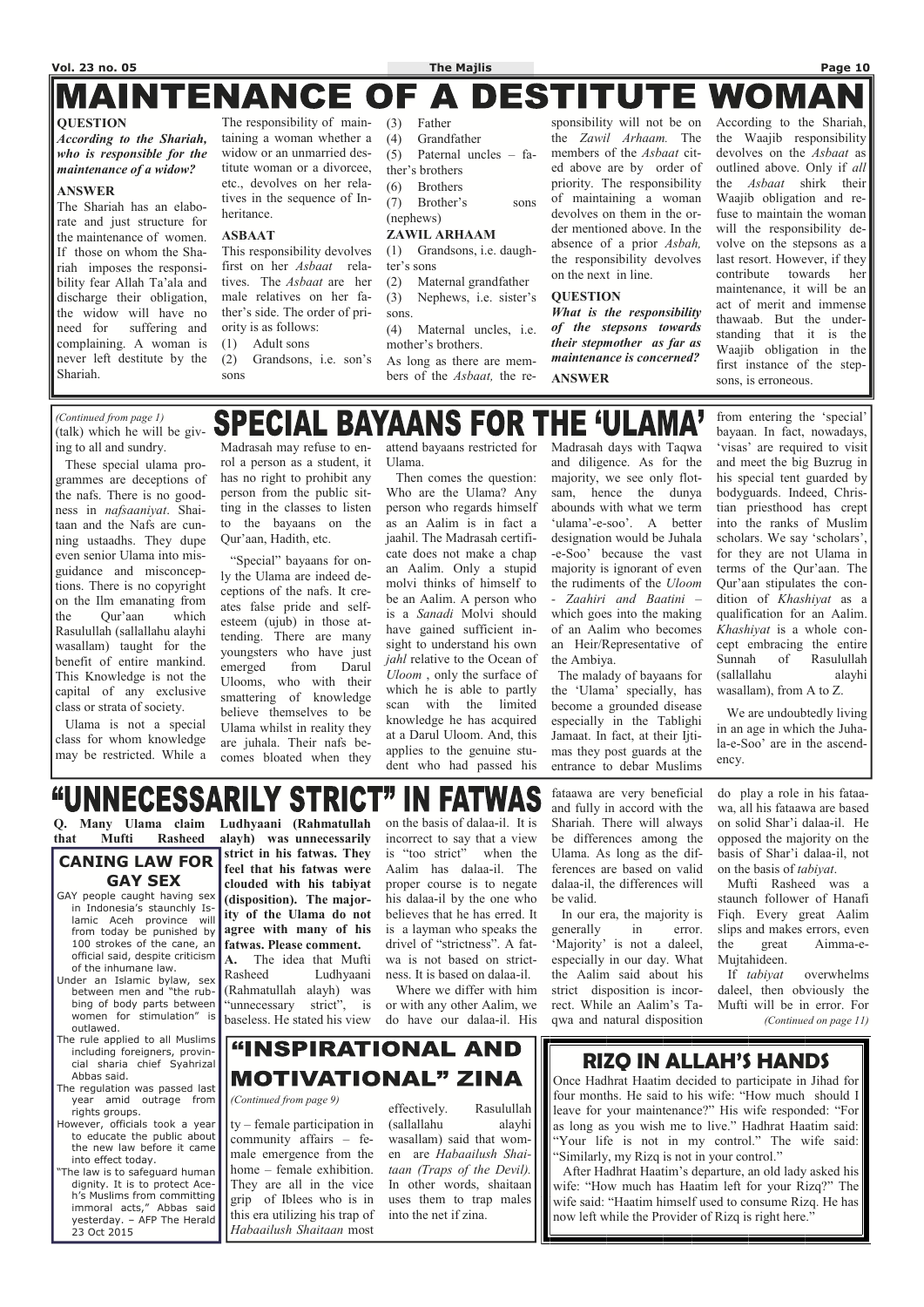### **VIOLATING A PLEDGE IS NIFAAQ**

**Q. My friend had made a vow to Allah Ta'ala on a certain issue. If Allah Ta'ala saved him from a certain calamity which had befallen him, he would contribute a sum of money in Allah's Path. The amount was quite large. After his dua was accepted and he emerged safe from the calamity, it appears that he is reluctant to part with the money. He presents flimsy excuses to justify not giving the money to Sadqah. What is his status?** 

**A.** He displays a trait of nifaaq (hypocrisy). Violating a pledge/vow made with Allah Ta'ala is a sin of an exceptionally serious nature. Your friend comes within the scope of the Qur'aanic aayat:

*"And from people there are some who pledged with Allah: 'If He gives us of His grace (wealth), then most assuredly we shall give Sadqah and most certainly we shall become pious.* 

*Then when He bestowed to* 

*them from His grace, they became niggardly (stingy). They turned away whilst ignoring (their pledge).* 

*Then (as a consequence) He (Allah) instilled nifaaq in their hearts until the day they will meet Him because they had violated what they had pledged to Him, and because they spoke lies." (At-Taubah, 75,76, and 77)* 

Tha'labah Ibn Haatib Ansaari requested Rasulullah (Sallallahu alayhi wasallam) to make dua so that he (Tha'labah) becomes wealthy. Rasulullah (Sallallahu alayhi wasallam) asked: "Are you not pleased with my way? I take oath by That Being in Whose power is my life! If I had desired, the mountains of Madinah would become gold. But I do not love such wealth."

 Tha'labah went away. After some time he came again, and repeated his request for wealth. In addition he pledged to fulfil the rights of all people. Then Rasulullah (Sallallahu

alayhi wasallam) made dua for him. As a result of this dua, his goats increased considerably. Due to the huge flocks of goats he went to live on the outskirts of Madinah. He would come to perform Zuhr and Asr in Madinah with Rasulullah (Sallallahu alayhi wasallam).

 His flocks went on increasing so much that he acquired a farm very far from Madinah

Now he would come only on Jumuah to Madinah for Salaat. His flocks went on increasing so much that he felt constrained to settle very far from Madinah. He was now completely deprived of Jumuah and Jamaa't Salaat. After some time Rasulullah (Sallallahu alayhi wasallam) asked the people about Th'alabah. They said that due to his vast flocks of goats he was compelled to move very far from Madinah. Rasulullah (Sallallahu alayhi wasallam) then said thrice: "Woe to Tha'labah!"

Coincidentally, the

Qur'aanic verses pertaining to Sadqah were revealed during this period. Rasulullah (Sallallahu alayhi wasallam) had the laws of Sadqaat on animals written. He appointed two persons to collect Sadqah on animals. He instructed them to go also to Tha'labah to collect the Sadqah due on his animals.

 When they met Tha'labah and informed him of their mission, he asked to see the document detailing the Sadqah. While examining it, he commented: "This is a kind of *jizyah* which should not be taken from Muslims. For the present, you may leave. I shall later decide on this issue." *(Jizyah is a tax levied on the non-Muslim citizens in an Islamic state.)*  Then the aforementioned Qur'aanic Verses were revealed. A relative of Tha'labah hastened to inform him of what had transpired. Tha'labah came to Madinah and requested Rasulullah (sallallahu alayhi wasallam) to accept his Sadqah. Rasulullah (sallallahu alayhi wasallam) said that Allah Ta'ala has forbidden acceptance of his Sadqah. Tha'labah departed. A few days thereafter, Rasulullah (sallallahu alayhi wasallam) passed away.

"UNNECESSARILY STRICT" ment made to cover up *(Continued from page 10)* the Mufti Sahib's unlawful and doubtful the Mufti Sahib's example, one senior weakness. Mufti of Pakistan (he Whether the *bandah*  no longer lives) was consumes Fanta or asked whether drinknot, is not the issue. ing Fanta is permissi-The issue is: Is it perble. He replied, and missible to drink Fanta?" In response, the his fatwa is published in his Fataawa: Mufti Sahib had no *'Bandah Fanta peeta*  Shar'i daleel, hence he had grievously erred *he." (I drink Fanta).*  Now this 'fatwa' is with such a nafsaani drivel. It was a stateanswer.

**TEMPTATION OF IBLEES** 

 Tha'labah then came to Hadhrat Abu Bakr Siddique (Radhiyallahu anhu) and offered his Sadqaat. He refused to accept Tha'laba's Sadqaaat. During the Khilaafat of Hadhrat Umar (Radhiyallahu anhu), he offered to give the Sadqaat. Hadhrat Umar (Radhiyallahu anhu) too refused to accept it. Then when Hadhrat Uthmaan (Radhiyallahu anhu) became the Khalifah, Tha'labah requested him to accept his Sadqaat, but Hadhrat Uthmaa (Radhiyallahu anhu) also refused. Tha'labah died during the Khilaafat of Hadhrat Uthmaan (Radhiyallahu anhu) without his Sadqaat having been accepted.

 This is the status of your friend who has violated his pledge with Allah Ta'ala. May Allah Ta'ala save us from nifaaq and the evil of our deeds.

#### **'KA'BAH' STRUCTURE**

A group of Ulama's (Islamic religious leaders) Sunday staged a mock demonstration of the Hajj performance at Hodhan neighbourhood in the capital Mogadishu in order to acquaint this year's Hajjgoers with how to perform the pilgrimage ahead of their actual visit next year.

 The clerics constructed a duplicate of the Kaaba, the structure in Mecca that houses the Black Stone, to familiarize the people with the correct performance of the pilgrimage. The volun-

O

 $\overline{\mathbf{Q}}$ 

 $\odot$ 

 $\bullet$ 

 $\boldsymbol{\Theta}$ 

6

 $\ddot{\mathbf{\Theta}}$ 

 $\ddot{\mathbf{\Theta}}$ 

 $\ddot{\bm{\circ}}$ 

 $\mathbf C$ 

 $\odot$ 

teers in the mock demonstration were required to go round the Kaaba-like structure seven times. Trainers were on sight to correct them where they go wrong in the whole process. The performance of the pilgrimage is an obligatory pillar of Islam where every able Muslim is expected to visit the sanctuary city of Mecca and the Kaaba among other activities. Kasim Sheikh Mohamed Noor who was among the team that organised the demonstration, said they decided to organise for the event following massive

 $\bigodot$ 

 $\overline{\mathcal{O}}$ 

 $\ddot{\mathcal{O}}$ 

 $\ddot{\mathcal{O}}$ 

 $\overline{\bm{\odot}}$ 

6

6

6

 $\ddot{\mathbf{\Theta}}$ 

 $\mathbf C$ 

ignorance on the side of the Hajj-goers as they would come back from Mecca while not having performed the important pillar of the religion as per required. (*End of report)* 

 The group of "ulama" is in the trap of shaitaan. Shaitaan is a cunning teacher. He presents his wares and snares in 'deeni' guise. It is not permissible to set up a mock 'ka'bah' and engage in a mock 'hajj' performance. With time, this will develop into an entrenched bid'ah with kufr as well.

Idolatry had begun

quite 'innocently' in this manner. First only a picture of the deceased Nabi was drawn by Iblees and people were convinced to only stand in reverence to soothe their hearts and grief. Then it developed into full scale idolatry. This self-same danger is inherent in this 'kabah' stunt of Iblees who has entrapped the moron sheikhs in his tentacles.

 For fourteen centuries billions of Muslims have performed Hajj without the need for this satanic and deceptive gimmick. A time may come when shaitaan will whisper very 'logical' arguments into the brains of

the morons to convince them of the 'validity' of actual Hajj at the mock 'ka'bah'. After all, this devil logician had utilized his logic in his debate with Allah Ta'ala. When he was asked by Allah Ta'ala to state his reason for his refusal to make Sajdah to Aadam (alayhis salaam), he responded defiantly: "You created me from fire, and him from soil." He will produce Qur'aanic verses and Hadith narrations to substantiate the 'validity' of the mock 'hajj' at the mock 'ka'bah'. It is a haraam satanic stunt designed to corrupt and ruin the Imaan of people.

**RUBBISH**  Rasulullah (sallallahu alayhi wasallam) said: *"The Saalihoon (pious Ulama) are departing, one after the other (in rapid succession). Then there shall remain only the rubbish (chaff) like the rubbish of corn or dates. Allah will not have the slightest care for them."*  This is an apt commentary of the ulama-e-soo' of this age.

 $\begin{array}{ccc} \circ & \circ & \circ & \circ \end{array}$ 

 $000000$ 

ways and means. All these fears are baseless and inspirations from shaitaan.

The remedy is to contemplate on Maut and the Aakhirat so that the reality of the shortness of life and the real existence of the Qabar and Aakhirat become a

vivid perception to create life in our dead beliefs.

Our Rizq is predestined and so are all our affairs. Operate within the bounds of the Shariah and assign all affairs to Allah Ta'ala. Whatever the end result is of our lawful efforts is Allah's decree with which we must be contented.

*(Continued from page 1)*